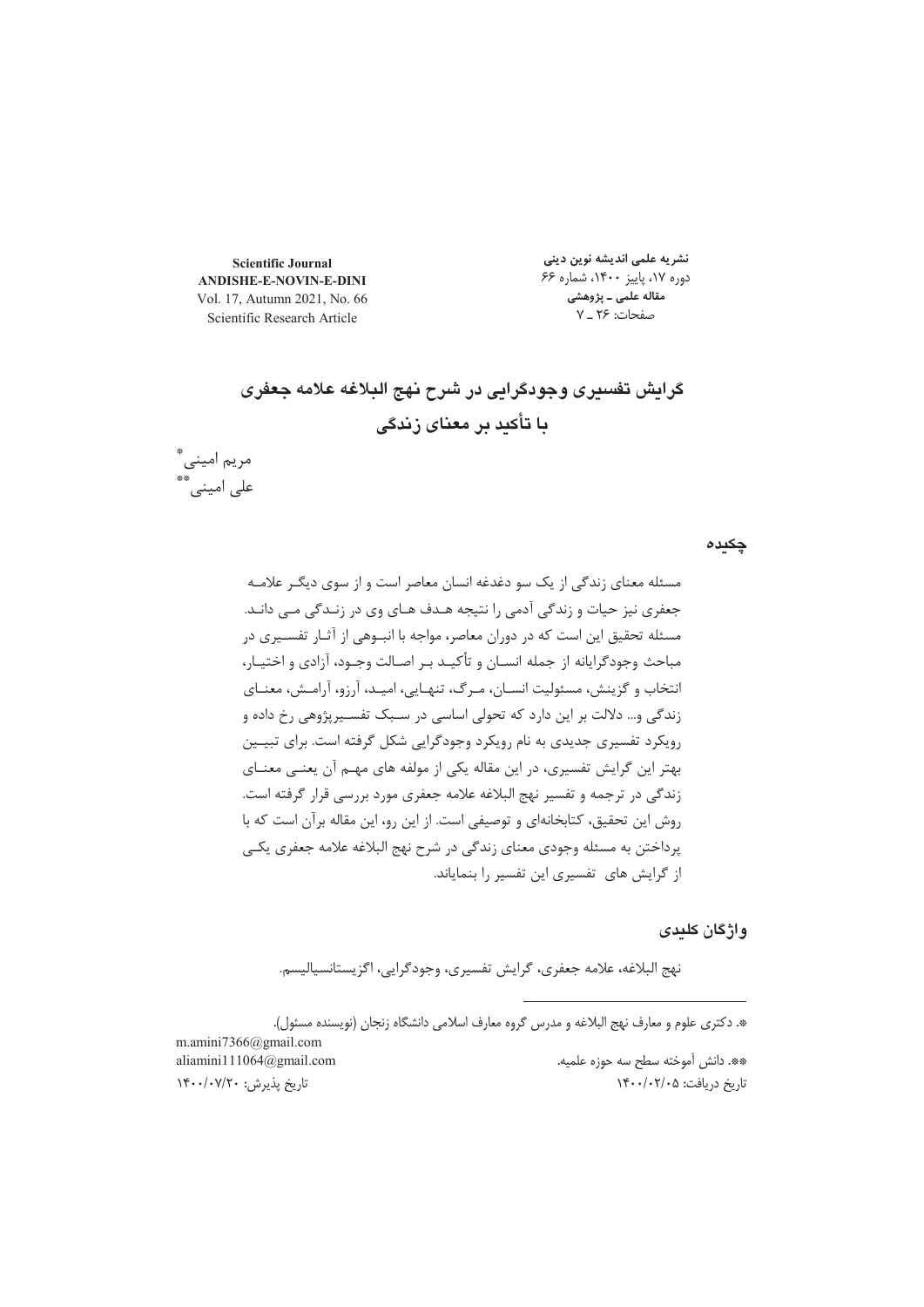٨ 1 - فصلنامه انديشه نوين ديني، سال ١٧، پاييز ١٤٠٠، ش ۶۶

#### ١. بيان مسئله

یکی از سؤالات اساسی که هر انسانی در زندگی روزمره بهویژه در مواجهه با مشکلات، درد و رنـجهـا در پی یافتن پاسخ آن میگردد مسئله معنای زندگی است. بدین،معنا کـه از ارزش، هـدف و مقصـود زنـدگی خود سؤال می کند. نهج|لبلاغه یکی از غنیترین منابع پاسخدهنده به این سؤال مهم است. از دیگ رسو، یکی از شاخصهها و موضوعات اصلی که در گرایش تفسیری وجودگرایی مطرح میشـود مسـئله معنـای زندگی است. علامه جعفری نیز بسیاری از آثار خود را با محوریت انسان و آنچه انسانیت انسـان در گـرو آن است، بیان کرده و معتقد است بعد از شناخت هویت و «من» انسانی بهعنوان یک موضـوع ریشــهای، درمورد خواستهها و هدف§یریها و بهعبارتی «می خواهم»های انسان باید دقت شود. زیرا «حیات یا شخصـیت و منش آدمی محصولی از هدفهایی است که در زندگی انتخاب می کند». (جعفـری، ۱۹۸۱: ۱ / ۵۷) ازابن رو، این مقاله بر آن است که شرح نهج|لبلاغه علامه جعفری را با رویکرد تفسیری وجـودگرایی بـا تکیـه بـر مسئله معنای زندگی مورد کاوش و بررسی قرار دهد و چهره تازمای از گرایش های تفسیری را در شـرح نهج البلاغه علامه جعفرى بنماياند.

#### ۲. ييشينه يژوهش

در زمينه تفسير وجودي بايد گفت مباحث وجودگرايي در تفسير وجود دارد، اما تاكنون پژوهشي پيرامون معرفـي و تحلیل آن انجام نشده است؛ به جز اینکه زندی و موسوی در مقاله *رویکرد وجودی تکر آ ی<i>ات و روایـات در* ر*ابطه مرگ اندیشی و سلامت روان* (زندی و موسوی، ۱۳۹۶: ۷۷ \_ ۵۱) با استفاده از رویکرد وجودی نگ ، بـه تبیین کلی روایات مرگ پرداخته و نشان میدهد مرگاندیشی زندگی را معنادار و اصیل می کند.

نگارنده پژوهش حاضر نیز در سه مقاله دیگر بخش هایی از این موضوع را بررسی کرده است: مقالـه **گفتم***ان وجودگرایی در تفسیر قرآن و شرح روایات* **(**حمیدیان و دیگران، ۱۳۹۹: ۷۲ ـ ۴۹) بـه ارائـه و معرفی گفتمان وجودگرایی بهعنوان یکی از جریانات قدرتمند تفسیر متون دینی در عصر کنونی پرداختـه است و مقاله دیگر با عنوان *نسبت گرایش تفسیری وجودگرایانه با سایر گرایشهای تفسیری* (زردین<sub>گ</sub> و دیگران، ۲۰۱۹: ۲۳ \_ ۱) با هدف شناساندن گرایش وجودگرایی در تفسیر بهعنوان یک گرایش نـوین در شرح متون دینی در تبیین زوایای مختلف این گرایش به مقایسه تفسیر وجودی با تفسـیر عرفـانی، اجتمـاعی و تفسیر تربیتی پرداخته و رابطه و نسبت هریک را با گرایش وجودگرایی بررسی کرده است. مقاله *تحلیـل عوامـل* **ش***کوفایی تفسیر وجودی در دوره معاص***ر (ا**مینی و دیگران، ۲۰۲۰: ۸۱ \_ ۱۰۶) ساحتی دیگ از موضـوع تفسیر وجودی را بررسی کرده و به تحلیل عواملی که در رشد و شکوفایی ایـن گـرایش تفسـیری نقـش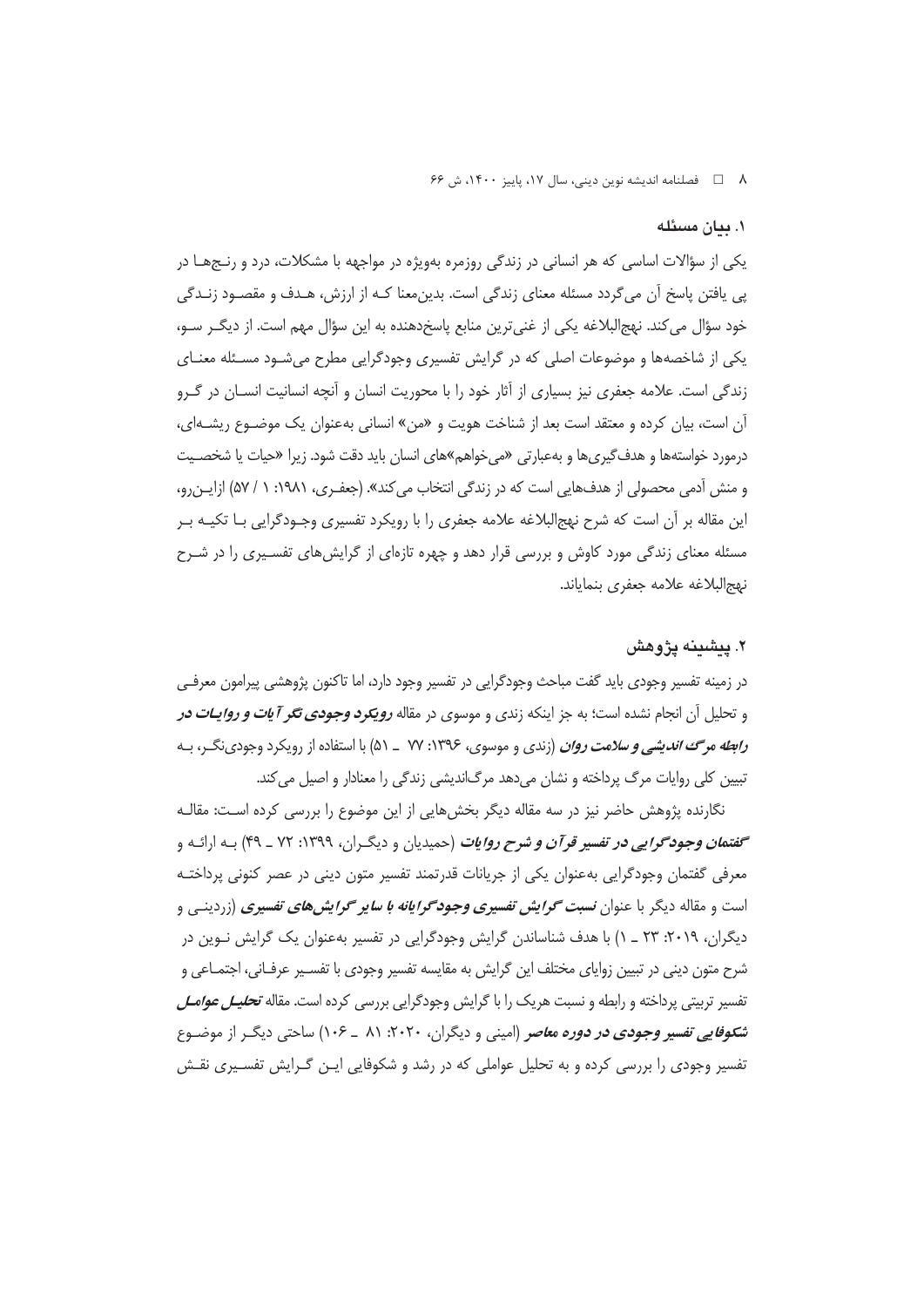## گرایش تفسیری وجودگرایی در شرح نهج البلاغه علامه جعفری با تأکید بر معنای زندگی □ ۹

مؤثري داشتهاند، پرداخته است. تحولات فكرى \_ اجتماعي مختلفي در جهان اسلام و غرب مانند جريــان مارکسیستی \_ سوسیالیستی، لیبرالیسم، پراگماتیسم، فردگرایی، اومانیســم و تحـولات دانـش۵هـای علـوم انسانی چون ساختارگرایی، روانشناسی و عوامل فرهنگی و گسترش عرفان و جریـان روشـن فکـری در ایران ازجمله عوامل مؤثر در پیدایش و رونق این رویکرد تفسیری بهشمار می روند. اما پژوهشـی مسـتقل در موضوع گرایش تفسیری وجودگرایی در شرح علامه جعفری با تأکید بر معنای زنـدگی انجـام نگرفتـه است که پژوهش پیش رو رسالت آن را دارد که این گرایش تفسیری را در شرح نهج|لبلاغه علامه جعفری با تأکید بر شاخصه معنای زندگی که از شاخصههای اصلی رویکرد وجودی در تفسیر است، نشان دهد.

در نوشتار حاضر پس از اشاره مختصر به گرایش تفسیری وجـودگرایی و جریـان شناسـی آن در ادامـه بـه بررسی این گرایش در ترجمه و تفسیر نهج|لبلاغه علامه جعفری با تکیه بر معنای زندگی پرداخته می شود.

#### ۳. میانی پژوهش

در اینجا پس از تعریف گرایش تفسیری وجودگرایی با اختصار به جریان تاریخی آن اشاره می شود.

## ۳ــ۱. گرایش تفسیری وجودگرایی

تفسیر وجودگرایی، گرایشی است که مفسر با توجه به این مکتب فلسـفی (Existentialism) بـه مؤلفـههـای خاصي ازجمله انسان و تأكيد بر اصالت وجـود، آزادي و اختيـار، انتخـاب و گـزينش، مسـئوليت انسـان، مـرگ، تنهایی، امید، آرزو، آرامش، معنای زندگی و … توجه دارد و با توجه به نیازهای عصری انسانها، تلاش مـی کنــد به درمان دردها و مشکلات او از طریق خود او و تأکید بر آزادی او پاسخ دهـد و متـون دینـی را در ایـن راسـتا تفسیر و شرح میدهد. ازاین٫و روش آن در عرض روشهای تفسیری قرآن به قرآن، روایی، عقلی و … نیسـت، بلکه شیوه و گرایش فرعی در حوزه روش تفسیر قرآن است. (زارع زردینی و همکاران، ۲۰۱۹: ۸)

بنابراین در گرایش های تفسیری وجودگرایی، شاخصههـا و نمادهـایی ازجملـه انسـان و خودشناسـی، آزادی، انتخاب، مسئولیت، تفرد و تنهایی، رنج و اندوه، اضطراب، دلهره، موقعیتهای مرزی ماننــد تــرس، مرگ، احساس گناه، احساس ناامیدی و معنای زندگی (ملکیـان، ۲۰۰۳: ۴ / ۵۲ \_ ۲۳) بیشـتر موردتوجـه مفسر قرار گرفته است و درصورتی که مفسر متون دینی به این دست مباحث بپـردازد، مـیتـوان یکـی از گرایش های تفسیری وی را گرایش وجودی دانست.

آثار بی شماری که در زمینه تفسیر و شرح و توضیح متون دینی با محوریت شاخصههای پیش گفته در عصر حاضر تولید شده است، نشان دهنده شکل گیری گرایش وجودگرایی در تفسیر است. این آثار گـاه در قالب تفاسیر و شروح قرآن و نهج(لبلاغه به چشم می خورد که به دو روش ترتیبی و موضوعی در دسترس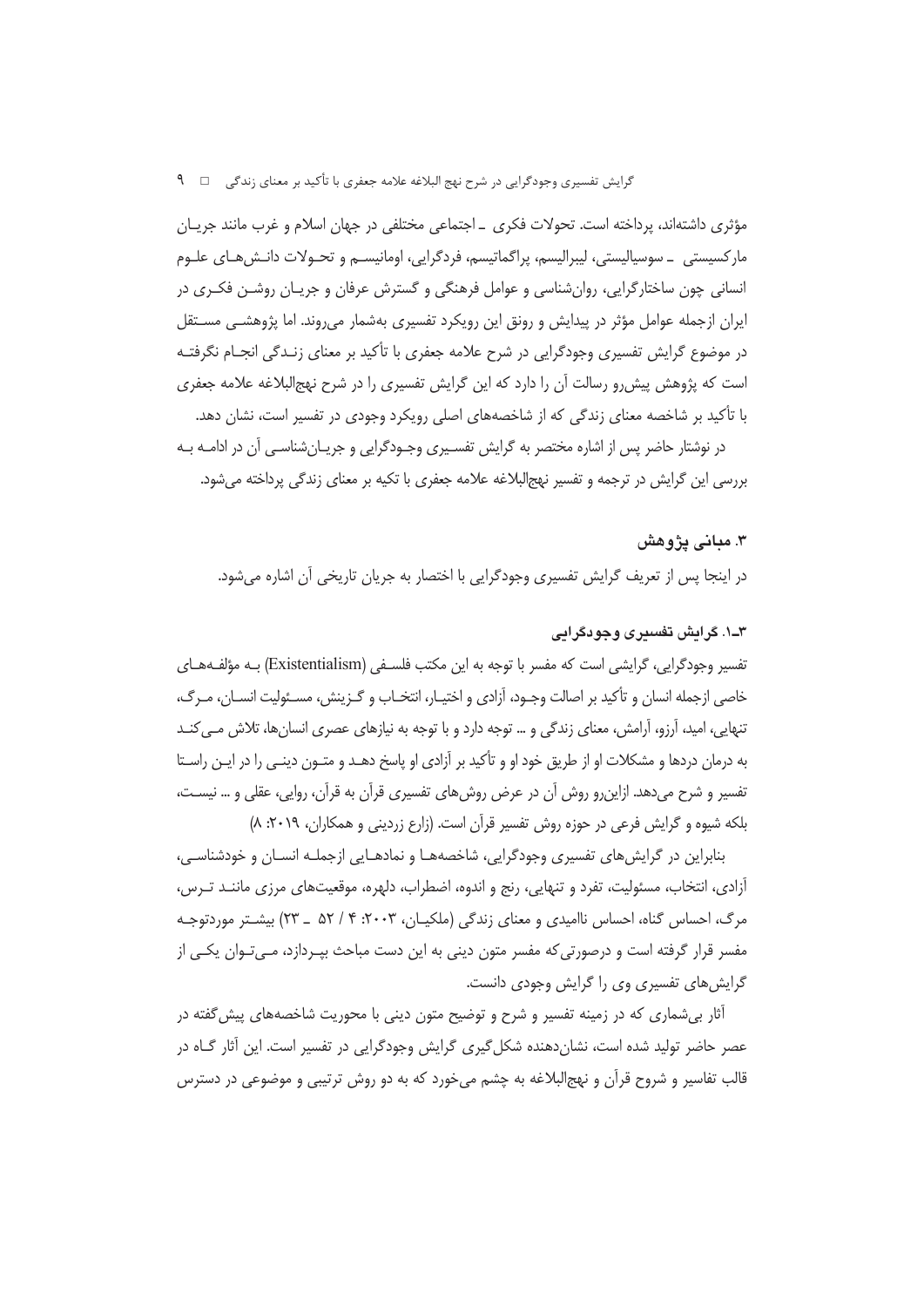۱۰ هسلنامه انديشه نوين ديني، سال ۱۷، پاييز ۱۴۰۰، ش ۶۶

است و گاهی در قالبهای کتاب، پایانِنامه، مقاله، سبکهای تدبری، اَثار هنری و ادبی در جهـت تـرویج دین و پاسخ عالمان دینی به پرسش های وجودگرایانه به تفسیر و شرح قرآن و نهج البلاغـه پرداختـهانـد. (برای اطلاعات تکمیلی در این زمینه ر.ک: امینی، ۲۰۱۹: ۶۳)

# ۳ـ۲. نگاهی به جریان تاریخی رویکرد وجودی در تفسیر متون اسلامی

در جهان امروز مكتب وجودگرايى، ٰ مباحث و موضوعاتى را مطرح نموده است كه به سطح اجتماع سرايت پيـدا كرده است هر انديشمند ديني بايد نسبت به آن واكنش نشان داده و به نياز مخاطب پاسخ دهند. ايـن امـر باعث می شود که اندیشمندان دینی درگیر این بحث شده و رویکرد وجودگرایی در آثار تفسیری ایشــان خـود را بنمایاند. ممکن است واکنش آنها، واکنش ردی باشد بدین،معنا که همه این تئوریها یا برخی را رد کنند و يا ممكن است به صورت تطبيقي به آنها بپردازند.

با این نگاه، عالمان اسلامی به دو دسته تقسیم می شود:

یک دسته شامل اندیشمندانی می شود که با معرفت به مباحث مکتب وجودگرایی غربی، دست به قلم در زمینه تفسیر قرآن و نهج|لبلاغه شده|ند، هرچند ممکن است به دلیل تفاوت در اندیشهها نتوان همه را در یک عنوان جمع کرد. اما عبدالرحمن بدوی، انیس منصور، اقبال لاهوری، احمد فردید، علـی شـریعتی، مصطفی ملکیان، علامه محمدتقی جعفری را می توان در این گروه قرار داد؛

دسته دوم اختصاص به مفسرانی دارد که وجودگرایی نخوانده اما تحتتأثیر گفتمان وجودگرایی، مباحث وجودگرایی را در جهت برآوردن انتظارات و پاسخ به نیازهای انسان معاصر از متون دینی قرآن و نهج|لبلاغه در تفاسير آنها موردتوجه قرار دادهاند. ازجمله اين افراد مي توان به سيدجمال الدين اسـدآبادي، محمـد عبـده، کواکبی، امام خمینیﷺ، طالقانی، بازرگان، صفایی حائری و آیت الله جوادی آملی اشاره کرد. <sup>۲</sup>

١. در این مقاله، رویکرد وجودگرایانه براساس مشترکات مبانی نظری گرایش دینی اگزیستانسیالیسم مورد بررسی قـرار گرفته است که درواقع بومی شده و جنبههایی از این مکتب مورد بهرهبرداری قرارگرفته است که بـا عقایـد اسـلامی همخوانی دارد.

٢. براي اطلاعات بيشتر نك: خليل زياد محمد الدغامين، ٢٠٠١، ١٧۵ ــ ١٤٥ و همچنين در مورد سيدجمال الدين و محمـد عبده نک: عنایت، ۱۳۹۱: ۱۱۸ \_ ۱۱۳ و ۱۲۸؛ تفسیر المنار، ۱ / ۱۱؛ در مـورد کـواکبی ر.ک: مطهـری، ۱۹۸۹: ۴۳ \_ ۴۴: درباره امام خمینی از جهت وجه وجودگرایی در آثار تفسیری ایشـان ر.ک: طـاهرزاده، ۲۰۱۲: ۶۱۹ و ۶۲۰؛ در مـورد طالقانی نک: طالقانی، ۱۹۹۵: ۱ / ۳۰ و ۱۳۱؛ در راستای مهدی بازرگان و وجودگرایی نک: بازرگـان، «سـیر اندیشـه دینی معاصر»، ۱۳۷۲: ۷؛ ۴۱۷ (مقالات اجتماعی فنی، ۲۰۰۱: ۴۱۷)؛ درباره رویکرد وجودی آثار صفایی حائری نـک: ۲۰۰۶: ۳۸ و ۵۳. (روش برداشت از قرآن، ص۳۸ و ۵۳.) درمورد رویکرد وجودی به آثار آیه الله جوادی آملی مراجعـه شود. (جوادي آملي، ۱۳۸۱: ۳۶)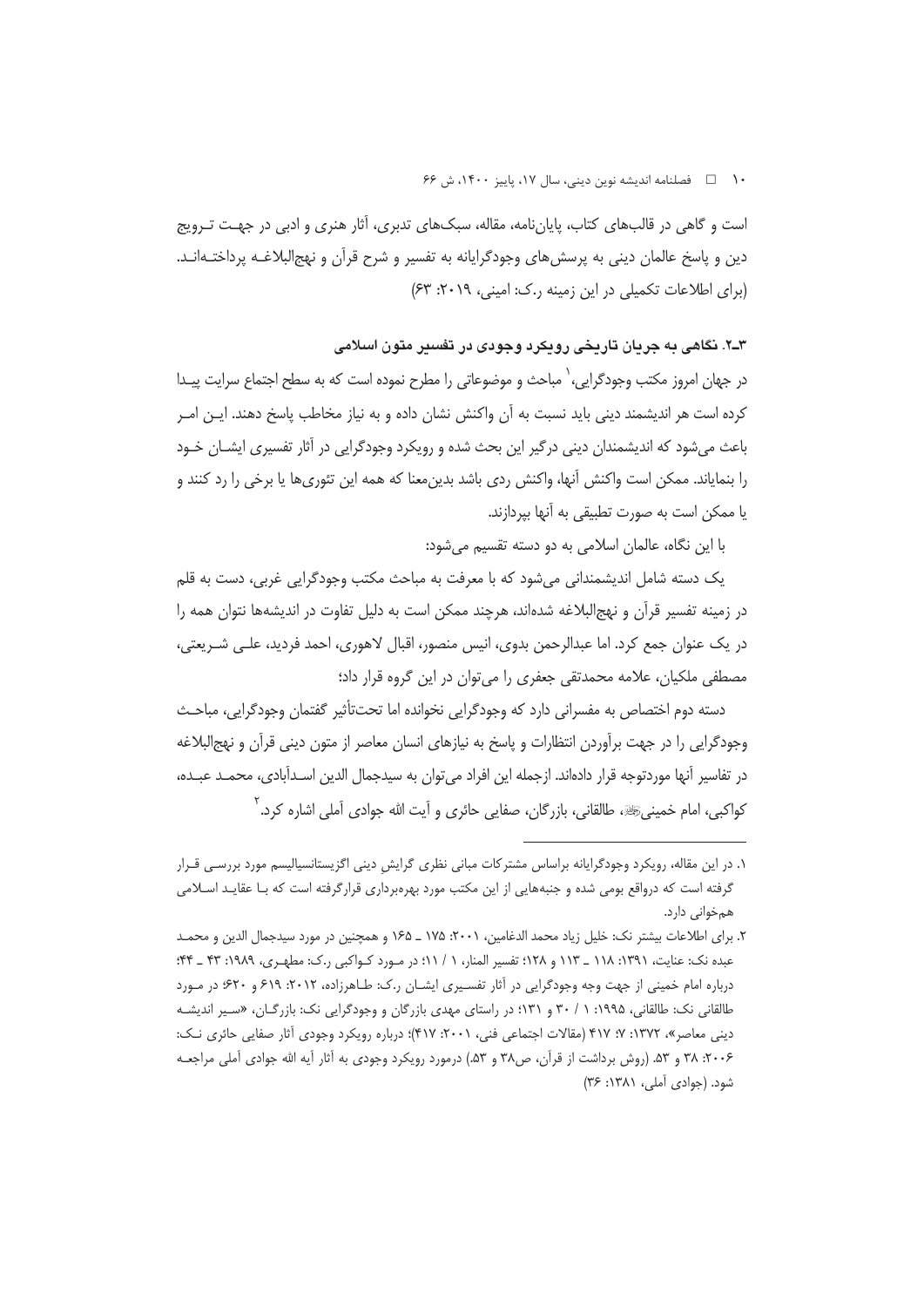# ۴. رویکرد وجودگرایی در ترجمه و تفسیر نهجالبلاغه علامه جعفری

علامه در این مجموعه از زوایای گوناگون علمی به نهج|لبلاغه نگریسته است. گرایش فلسـفی، کلامـی، فقهی و … ازجمله گرایشهای تفسیری این شرح است. در اینجا به بررسی گرایش تفسیری وجـودگرایی در این شرح بهعنوان یک گرایش جدید با استفاده از برخی شاخصههای آن اشاره میشود. ٰ

## ۴۔۱. خودشناسی

علامه جعفری در شرح عبارات امام علیﷺ أنجا که اشاره به انسان دارد، کرامت نفس و شناخت خـود و اهميت آن در ساختن فرد و ساختن اجتماع و اينكه هركس تنها خود مي تواند خود را بسازد و … موردتوجه ویژه قرار داده است که می توان این امر را نشان دهنده گرایش وجودگرایی این شرح نهجالبلاغه بـهشــمار آورد. زیرا یکی از مباحث مورد تأکید و اصلی فلسفه وجودگرایی، جانشناسی و خودشناسی است که آن را بسیار مهمتر از جهان شناسی می دانند.

وَ اعْلَمُوا أَنَّهُ مَنْ لَمْ يُعَنْ عَلَى نَفْسهِ حَتَّى يَكونَ لَهُ مِنْهَا وَاعِظُ وَ زَاجِرٌ لَمْ يَكنْ لَهُ مِنْ غَيْرِهَا لَا زَاجِيٌّ وَ لَا وَاعِظٌّ. (نِهِجِ البلاغه: خ ٩٠) و بدانید کسی که پاریش ندادهاند تا از درون خود پنددهنده و بازدارندهای داشـته باشـد برای او از غیر خود نه عامل جلوگیری کننده از تباهی ها وجود دارد و نه پنددهنده.

علامه در شرح این عبارت به آیات بسیاری از قرآن مبنی بر لزوم خودشناسی اشاره کرده و نیز با ذکر بـیش از ده روايت پيامبرﷺ و امام على ﷺ در باب خودشناسي و اهميت آن به تفسير اين عبـارت امــامِ ﷺ پرداختــه است. ایشان این عبارت امامﷺ را اصل مهمی میداند که مراعات آن برای صعود به حیـات کمـالی انسـانی از ضروریترین وظایف انسان است و نیز این اصل از دیدگاه «انسان آن چنان که باید» از اساسیترین اصول است. خلاصه این اصل تصعیدی چنین است کسی که اهمیت به خویشتن ندهد، هیچکسی به او اهمیت نخواهـد داد. این بدین معناست که «اگر آدمی اهمیتی به خویشتن ندهد و ذات خود را بهجای نیاورد و احتیاجات و امتیازات او را نداند و درصدد ساختن خویش برنیاید، هرگز از دیگران نباید توقع و انتظـار سـاختن خـویش را داشـته باشـد. منطقه اراده تصعید حیات در درون آدمی شبیه به منطقهای است که هیچکس و عـاملی، قـدرت ورود بـه آن را ندارد و فقط خود اوست که می تواند وارد این منطقه شده و اراده را به حرکت درآورد. بنابراین بی علت نیست کـه ملاک ارزش یک شخصیت، با اراده شخصی او قابل درک است». (جعفری، ۱۳۷۶: ۱۲ / ۲۳۱)

۱. در هریک ابز شاخصههای وجودگرایی که در این مقاله آمده، تنها به یک نمونه از نهـج|لبلاغـه اشـاره مـی٬شـود. (بـرای نمونههای بیشتر ر.ک: امینی، ۲۰۱۹: ۲۵۷ ـ ۲۳۲).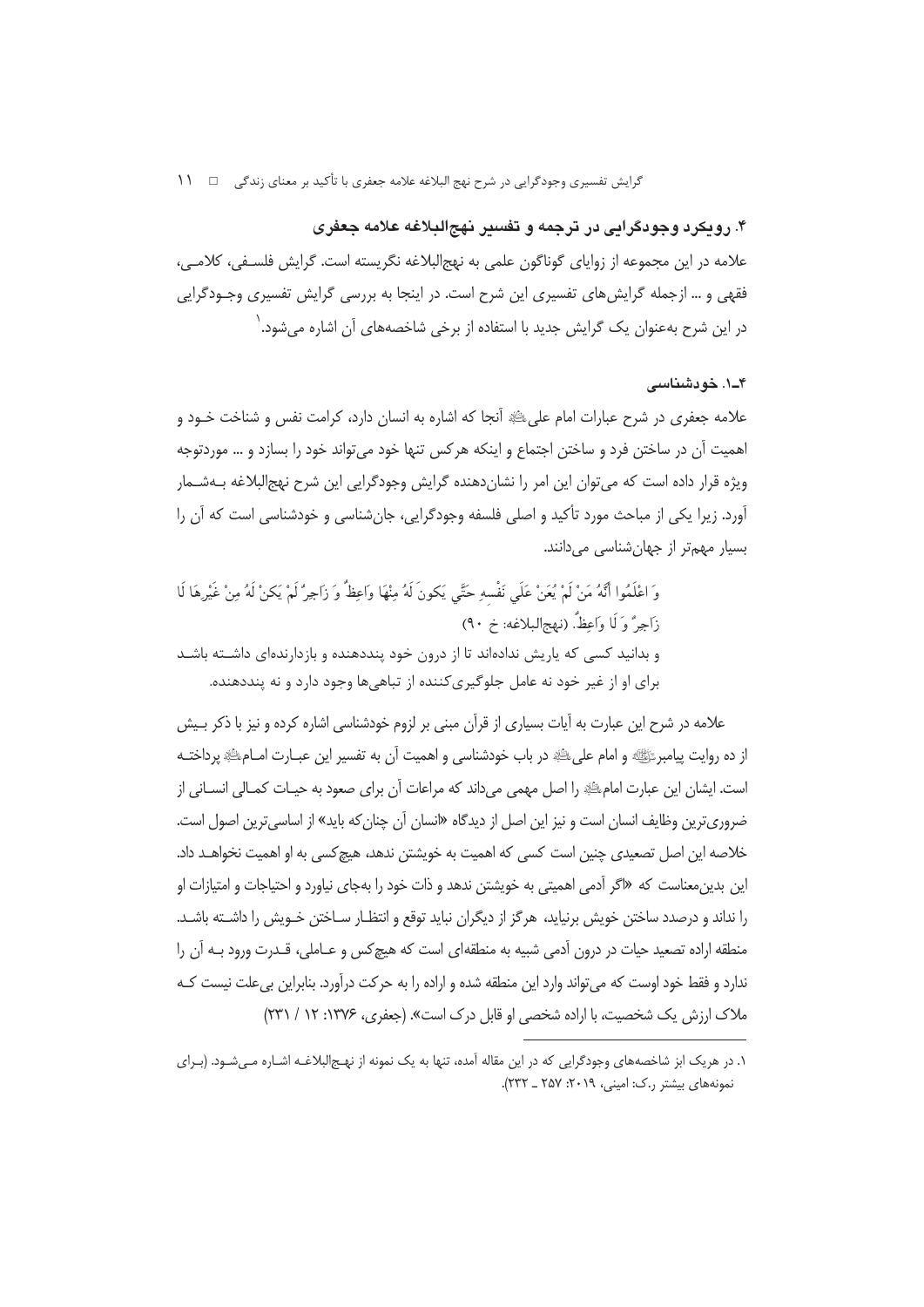۱۲ □ فصلنامه انديشه نوين ديني، سال ١٧، پاييز ١۴٠٠، ش ۶۶

۴\_۲. آزادي و مسئوليت

... وَ اللَّهِ لَأَنَا أَوَّلُ مَنْ صَدَّقَهُ فَلَا أَكُونُ أَوَّلَ مَنْ كذَبَ عَلَيْهِ فَنَظَرْتُ في أَمْرِي فَإِذَا طَاعَتي قَـدْ سَبَقَتْ بَيْعَتِي وَ إِذَا الْمِيثَاقُ فِي عُنُقِي لِغَيْرِي. به خدا، من نخستین کس بودم که بدو ایمان آوردم و نخستین کـس نباشــم کـه بـر او دروغ بندم در کار خود نگریستم، دیدم پیش از بیعت، پیمان طاعت بـر عهـده دارم و از مــن بـرای دیگری میثاق ستاندهاند ـ که آنچه آید بپذیرم و دم بر نیارم. (نهج البلاغه: خ ٣٧)

علامه در شرح این خطبه پس از اشاره به نظر ابن ابی الحدید (ابن ابی الحدیـد: ۱۳۴۱: ۲ / ۲۸۴) و برخـی دیگر از شارحان مبنی بر اینکه این خطبه شرایط چه دورهای از حیات امام علیﷺ را بیان می کند به مسـئله مهمتری که شارحان پیش از وی به آن اشاره نکردهاند، می پردازد که خـودِ نیـروی آزادی و انتخـاب کـه در موجوديت آدمي به وديعت نهاده شده مربوط به مشيت خداوند است و بـا داشــتن چنــين نيـرو و امكانــات و استعدادهای عالی فقط عمل انتخاب و برخورداری از نیروی آزادی شکوفایی در اختیار مربوط به او است.

عمل این آزادی و انتخاب که مربوط به خود انسـان و مــلاک مسـئولیت و ارزش هـای شخصـیتی او است، همان اختیار است که عبارت است از «نظارت و سلطه شخصیت به دو قطب مثبت و منفی ک)ر». اساسی ترین و با اهمیت ترین فعالیت روانی انسان همین «سلطه و نظارت شخصیت وی» بر کاری است که از او صادر می شود. این فعالیت نشان دهنده اوج ارتقای انسانی بر قله مرتفع «حیات معقول» است کـه شکوفایی ابعاد و ابتهاج ذات، عامل اساسی آن است. پس از آن، علامه در شرح این خطبه به بحثی بسیار مفصل در مورد تعهد و مسئولیت پرداخته و تعهد را به دو نوع تعهد و مسئولیت انسانی و تعهد و مسئولیت انسانی الھی تقسیم می کند. (جعفری، ۱۳۷۶: ۹/ ۱۰۵ ـ ۹۶)

۳\_۳. تنهایی و تفرد

لَا يَزِيدُنِي كَثْرَه النَّاسِ حَوْلِي عِزَّه وَ لَا تَفَرُّقُهُمْ عَنِّي وَحْشَه. (نهجالبلاغه: ن ٣۶) نه انبوه اجتماع مردم در پیرامونم، بر عزت من می|فزاید و نه پراکنده شدن آنـان از دور من، بر وحشتم مے افزاید.

علامه در شرح این عبارت از نامه امامﷺ به برادرش عقیل، اشاره بـه بحـث تنهـایی انســان و درک خود و من واقعی انسان می کند و به عبارتی شرح وجودگرایانه ارائه مـیدهـد کـه اگـر انسـان بـه خـود، واقعي اش يې بېرد و نسبت به خود آگاهي پابد از ديگران بي نياز مي گردد.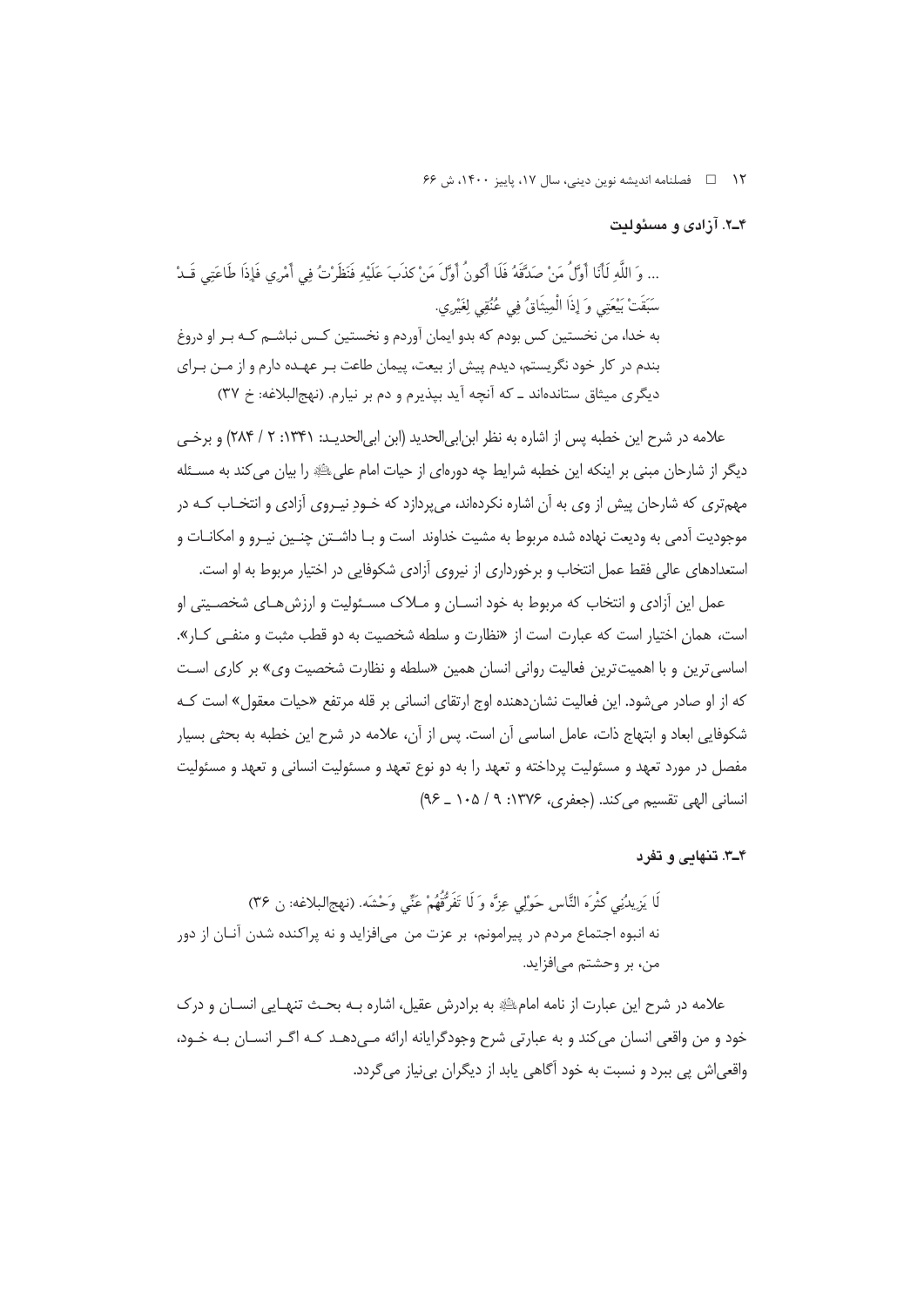این است قاعده کلی روح آدمی که اگر روزی بتواند در تنهایی با تمام ابعاد آگـاهی کـه دارد، در خـود بنگرد و واقعاً خود را درک و دریافت نماید، محال است که او خود را نیازمند جمع ببیند. او خواهد فهمیـد کـه او به تنهایی جان جهان است و عالم اکبری است که در مشتی گوشـت و اسـتخوان و رگ و خـون مخفـی شـده است. آیا پس از غوطه ور شدن در دریا، دویدن بهدنبال قطرهها معنایی دارد. (جعفری، ۱۳۷۶: ۹/ ۱۶۲)

۴\_۴. موقعت های مرزی (مرگ)

... وَ أَسْمِعُوا دَعْوَه الْمَوْتِ آذَانَكُمْ قَبْلَ أَنْ يُدْعَى بِكُم ... . (نهجالبلاغه: خ ١١٣) فرياد دعوت مرگ ,ا قبل از اينكه به شما برسد در گوش خود فروكنيد.

علامه در شرح این عبارت که انسان، گوشهایش را آماده شنیدن صدای مرگ کند، مـیفرمایــد: بـه مرگ آگاه باشد آن هم آگاهی و دانستنی که در چگونه زیستن وی تأثیر گذارد و یـا اینکـه مـرگ|گــاهی نداشته بلکه مرگ سراغ گوش های انسان را بگیرد، به بیان سه فرق می بـردازد کـه عبارتنـد از: تأمـل در اصول زندگی و آگاهی به آن؛ آمادگی برای مرگ؛ فهم تناسب بین مفهوم مرگ با معنای زندگی هر فرد.

علامه در شرح این عبارات و موضوع مرگ و مرگ[گاهی نگاهی وجـودی دارد کـه گـوش دادن بـه صدای مرگ به آدمی اصالت می بخشد و باعث شناخت زندگی و معناداری آن می گردد. وی در اینجـا بــا فیلسوفان وجودگرا هماهنگ بوده و توجه به مرگ را در ارتباط با اصالت آدمی می داند (نصری، ۱۳۸۶: ۲۳ ـ ۵) این در حالی است که شارحان دوران قبل مانند این میثم بحرانی (بحرانـی، ۱۳۶۲: ۳ / ۹۴) در شــرح این عبارت به ترس از مرگ و راههای متذکر شدن درباره مرگ ماننـد شـرکت در مجـالس ذکـر و درس گرفتن از زاهدان و پارسایان اشاره کرده است.

۵. معنای زندگی در فلسفه وجودگرایی

شایان ذکر است پیش از پرداختن به شرح وجودی علامه جعفـری در موضـوع معنـای زنـدگی، توضـیح مختصری درباره معنای زندگی در میان وجودگرایان داده شود و سپس بـهعنـوان یکـی از شاخصـههـای گرایش تفسیری وجودی، به نقش آن در شرح نهج|لبلاغه علامه پرداخته و مواردی را بررسی نماییم.

در معنای عبارت «معنای زندگی» سه تفسـیر مطـرح اسـت یکـی اینکـه مقصـود از معنـای زنـدگی «مقصود و هدف زندگی» است و بهطورقطع «هدف» یکی از مهمترین معانی کلمـه «معنـا» در عبـارت «معنای زندگی» است. دیگر اینکه مقصود از معنا، «ارزش و اعتبار»` است (علی زمـانی، ۲۰۰۷ ـ ۴۸) ـ ۶۸)

١. بدین نحو که آیا زندگی ارزش زیستن دارد یا ندارد؟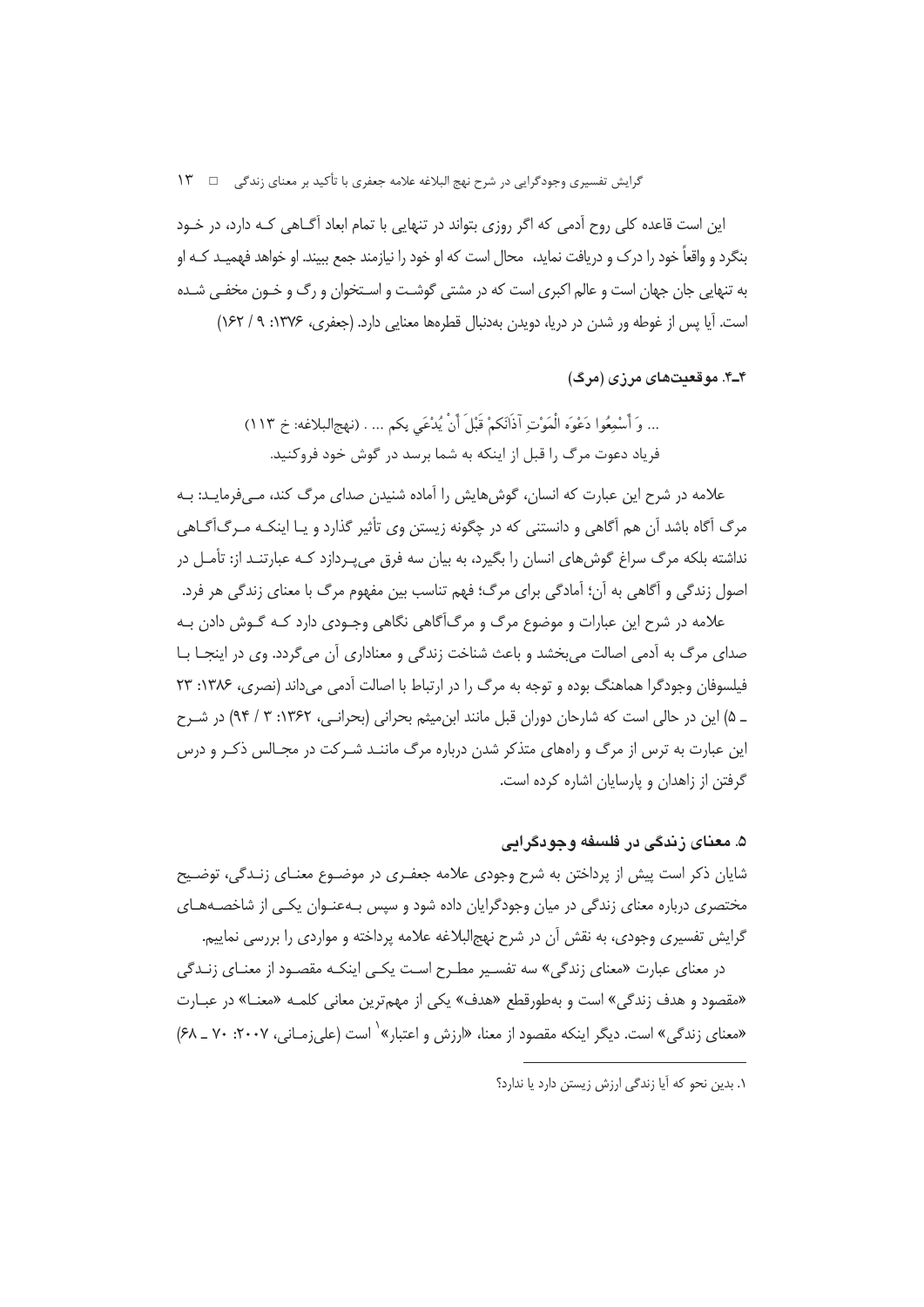۱۴ هـ المسلنامه انديشه نوين ديني، سال ۱۷، پاييز ۱۴۰۰، ش ۶۶

مراد از ارزشمندی زندگی یعنی زندگی به صرفه باشد و سودش بیش از هزینه آن باشد. بـهعنـوان مثـال مجموع لذات زندگی بیش از مجموع درد و رنجهای آن باشد. برخی فیلسوفان و الهیدانان وجود خـدا یـا جهان آخرت را شرط لازم ارزشمندی زندگی دانستهاند. (ملکیان، ۱۳۸۲: ۲۰)

چنان که روشن است در بیان فوق میان دو مفهوم هدف و ارزش قرابت و تلازم وجـود دارد و تفـاوت آشکاری به چشم نمیخورد. زیرا طبق اعتقاد اندیشمندان اسلامی که ارزشمندی زندگی را به شرط وجـود خدا یا عقبا میدانند، اگر انسان به خدا و آخرت اعتقاد داشته باشد و هدفش کسب رضای خـدا و رسـیدن به سعادت اخروی باشد، زندگیاش ارزشمند خواهد بود. چون مجموع سختیها و رنجهای زندگی در برابر لذت@ایی که از رضای الهی و سعادت اخروی بهدست می آورد، کمتر است. بنابراین هدف قرار دادن خـدا و عقبا زندگی را معنادار می کند. (نجفی، ۱۳۹۳: ۱۷)

«نقش و کارکرد» نیز در معنای زندگی گفته شده است که در ذیل هدف زندگی قرار می گیرد و هردو معنای دوم و سوم با روشن شدن هدف زندگی مفروض گرفته میشوند. بنابراین، میتوان مراد از «معنای زندگی» را همان «هدف زندگی» فرض کرد. (حسینی شاهرودی و دیگران، ۲۰۱۴: ۶۹) در سنت اندیشـه اسلامي و نگرش ديني به صورت غالب «معناي زندگي» مترادف هدف زندگي است.

شایان ذکر است علی رغم اینکه هدف از زندگی که در پی فلسفه زندگی بهعنوان علت غایی اسـت و نگرش انسان در این بحث غایتشناختی است، امری عینی و مربوط به عـالم خـارج اسـت، درحـالی کـه معنای زندگی مربوط به روان انسان بوده و بستگی به نگرش انسان به زندگی دارد. اما ارتباط تنگاتنگ این دو مسئله را نیز نمی توان انکار کرد. زیـرا آنچــه هــدف آفـرینش باشــد، بــهطورقطــع در روان آدمــی تأثیر گذار است و جهت نگرش وی را نسبت به زندگی معین می کند. (پاکیزه، ۲۰۱۴: ۴۲)

مسئله معنای زندگی، کانون اندیشههای هردو گروه فیلسـوفان الهـی و الحـادی وجـودگرایی محسـوب میشود و از مسائل مهم و اساسی این فیلسوفان است. اینکه مقصود اصلی حیات انسان چیست؟ چه معنایی می توان به هستی انسان داد؟ تلاش کی پرکگور در آثار ادبی خود بر آن است که تصویری از حیات انســانی که دل تنگ و غمگین، پوچ و بیهوده، جان آزاد و دل خراش و بی معنی است، ارائه دهد و در نوشتههای دینـی و طنزها و هجونامههای خویش به روش های دیگر، خواننده را دربـاره ایـن مسـائل هوشـیار و اَگـاه سـازد. (پاپکین، ۲۰۱۰: ۵۶۳) در غالب آثار وی اضطراب و دلهره فرد در جهان معاصر بیان شده است که بــهدنبــال یافتن معنایی برای زندگی است. (برگمن، ۲۰۰۶: ۱۲۱) وی در رویکرد دینی خود درباره معنای زندگی معتقـد است که آشفتگی و سرگردانی و بی،معنایی زندگی موجود در زندگی انسان به علت فقدان ایمان او به خداوند و انقطاع ارتباط انسان با اوست که یک نوع از خودبیگانگی در انسان به وجود آورده است. (ولف، ۲۰۰۴: ۲۹)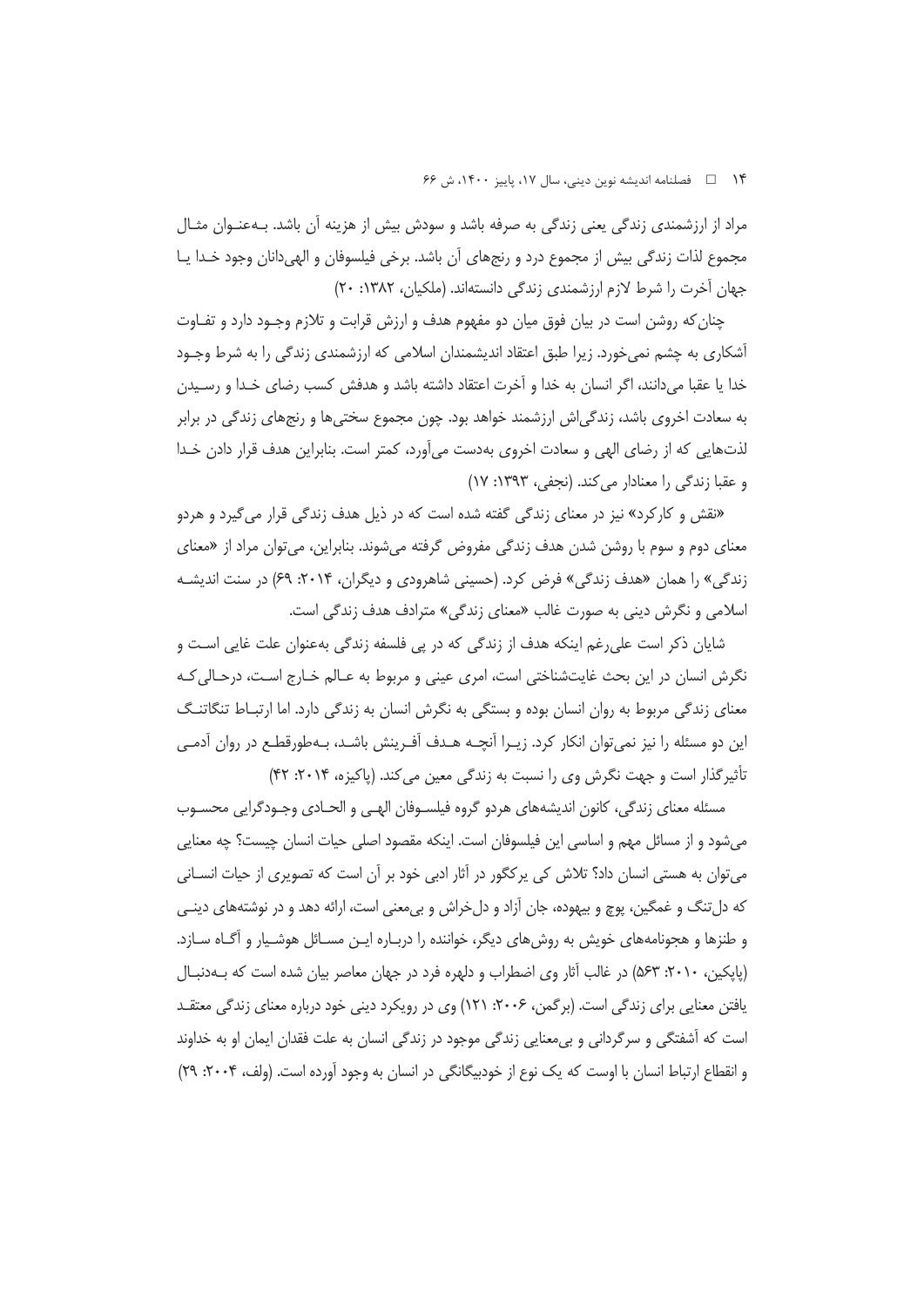معنای زنـدگی نـزد فیلسـوفان مـدرنی همچـون کانـت براسـاس انسـان،محـوری جدیـد، معنـای از پیش تعیین شدهای نیست بلکه جعل شدنی است، اما چهبسا فهمهای گوناگون بشری، محدودیت در ناحیه معرفت انسانی و امیال و خواستههای نامحدود بشری، نابودی معنای ساختهشـده خـود انســان را در یــی داشته باشد. بههمین ترتیب، فیلسوفان وجودگرایی چون سارتر و نیچه که متأثر از کانت و اندیشـههـای او بودند، درنتیجه قرار دادن معنایی برای زندگی، به پوچگرایی و جایگزین کـردن انســان بــهجـای خــدا، بــا بن بست مواجه می شوند و آرزوی معنایی برای زندگی دارند که بر وجود خدای مطلــق مســتقل از انســان مبتنی باشد. (قربانی، ۲۰۱۷: ۲۹)

از طرف دیگر، وجودگرایان به فطرت و سرشت انسانی کـه در اسـلام وجـود دارد، اعتقـاد ندارنـد` و شخصیت انسان را حاصل اراده خود فرد می دانند و یا مرادشان از بی سرشتی و عــدموجـود فطــرت بــرای انسان، نبود معرفت و تمایلات بالفعل در انسان به هنگام تولد است و معتقد به فطرتی هستند که شناخت و گرایش های انسان هنگام تولد بالقوه است یعنی وجود انسان امکان و استعدادهای گوناگونی را داراست که با گزینش و انتخاب شخصی افراد به فعلیت درمی آید. این نحوه اندیشیدن درزمینه فطـرت و بـاور بـه لوح نانوشته (Tabula rasa) در معناي زندگي فرد تأثير خاص خود را دارد. زيرا براي فردي كه فطرت يا ماهیت را برای ادمی قبول ندارد، حق با باطل، صداقت با ناراستی، عدالت با ظلم و … چندان فرقی ندارد.

از ديگر سو حكم به خوبي حق و عدالت و صداقت و … و بدي باطل و ظلم و دروغ و … به انتخــاب و اختیار شخصی و فردی مربوط نیست. همچنین اعتقاد به بیسرشتی بـا بسـیاری از بـدیهیات و قضـایای اولیه مثل محال بودن اجتماع نقیضین و تمایلات انسان به صدای دل نشین و صحنهها و تصاویر زیبا و … نیز تناقض دارد. این مسائل نیز ربطی به انتخاب و اختیار فرد ندارد. ازاینرو، اینکه در زندگی چـه معنــا و هدفی را در پیش بگیرد، آزاد است.

ذکر این نکته ضروری است که نفی فطرت یا ماهیت در انسان بـا زنـدگی اصـیل منافـات دارد. زیـرا زندگی اصیل زمانی معنا پیدا می کند که در وجود انسان، اصل و بنیهای باشد تا انسان را بـهسـوی محقـق ساختن و به بار نشاندن آن سوق دهد. درواقع زندگی اصیل با معنابخشی آگاهانه فـرد بـه زنـدگی|ش بـه وجود می آید. اما کی پرکگور بهعنوان پدر وجودگرایان الهی، برخلاف سارتر و دیگران که به هیچ معنـای از پیش تعیین شدهای برای زندگی باور ندارند، به ضرورت تعیین معنای زندگی توجه بسیار داشته و همراه با سایر وجودگرایان بر آگاهی و انتخاب و آزادی انسان تأکید کرده است و بی معنایی زنـدگی را سـبب دلهـره،

۱. درباره کی پرکگور در مورد انکار یا عدمانکار فطرت، آنچه معروف است اینکـه وی بـرای دفـاع از آزادی انسـان منکـر فطریات است. اما در این مسئله تناقضاتی وجود دارد که برای کسب اطلاعات بیشتر نک: نجفی، ۲۰۱۴، ص ۲۳۱ ـ ۲۲۸.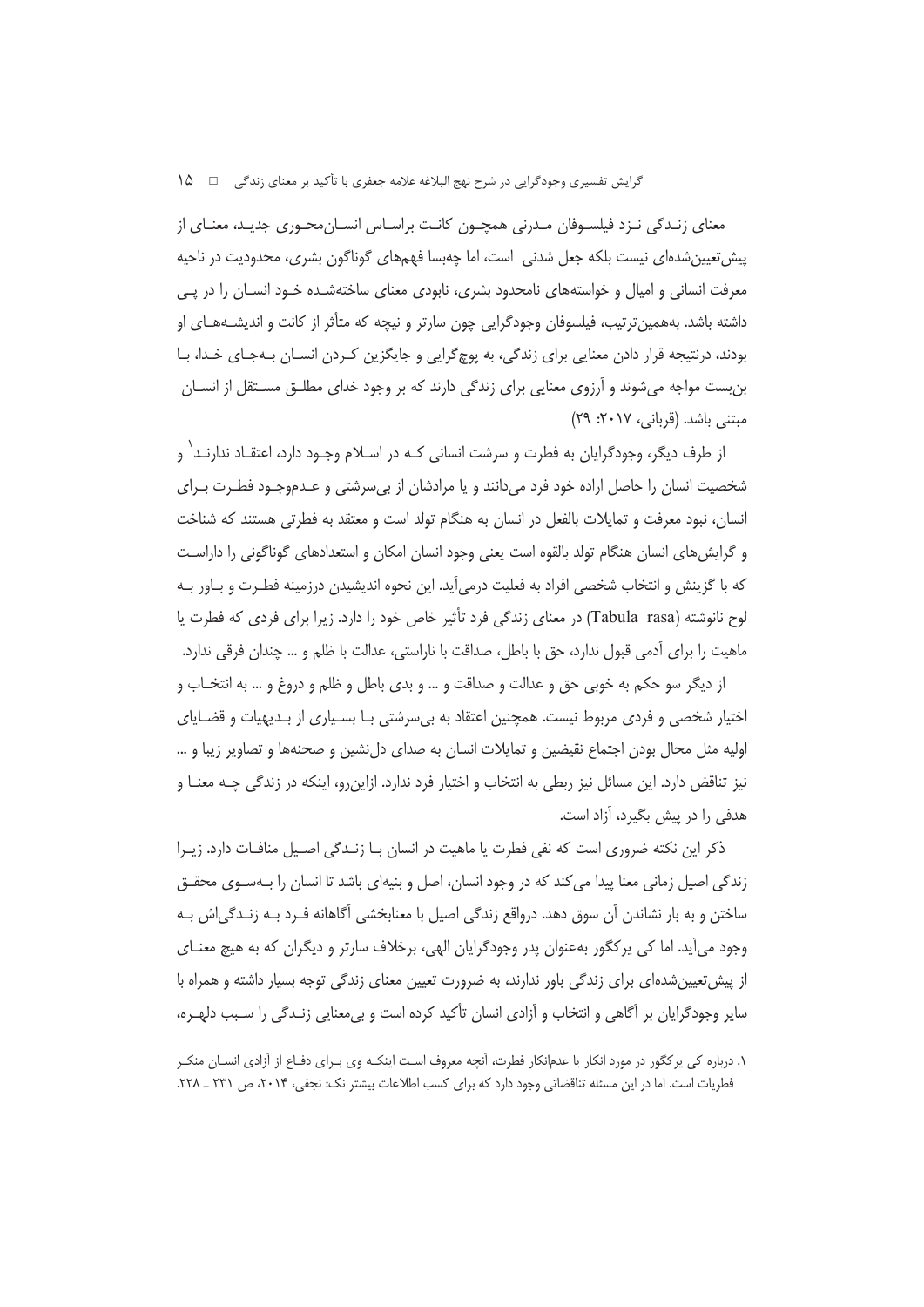۱۶ هـ المسلنامه انديشه نوين ديني، سال ١٧، پاييز ١۴٠٠، ش ۶۶

اضطراب، رنج، افسردگی و یأس میداند. (کیرکگورد، ۱۳۷۳: ۲۴) وی در اکثـر مـوارد بـه «جعـل معنـا» توسط هر فرد برای زندگی خود معتقد است. هرچند در مواردی نیز به «کشف معنا» از طریـق ایمـان بـه خدا و زندگی پس از مرگ اشاره دارد، چنان که با توجه به آثار و مکتوبات وی، خود شخص کی پرکگـور، معنای زندگی را در کشف و یافتن معنا با توجه به دستورات الهی می داند، اما توصیه واحدی برای همگان 

۶. رویکرد وجودگرایی در شرح نهجالبلاغه علامه جعفری با تأکید بر معنای زندگی معنای زندگی مسئلهای است که در منابع دینی هم بسیار موردتوجه بوده و نزد مفسرین و شارحان متـون دینی از اهمیت بالایی برخوردار است. بسیاری از آثار علامه جعفری ریشه در «حیات و جان» انســان دارد و درحقیقت تمامی مباحث علامه جعفری بر محور انسان و زندگی او و اّنچه ضامن انسانیت اوست، ظهور یافته است. نکته قابل توجه این است که بخش عظیم تلاش های جدی ایشان در بدو خطر پوچ گرایبی در ایران بود، هنگامی که جامعه ایران کمکم با تفکرات بی معنـایی و پـوچگرایـی آلبرکـامو و دیگـران آشـنا می شد. (جعفری، ۱۳۷۶: ۸ / ۱۶۹؛ رحمانی اصل و رضازاده، ۲۰۱۲: ۴۵) به باور علامه زیستن در حیات معنادار، زیستن در «حیات معقول»<sup>۱</sup> است که در آن انسان خود را در مجموعه جهان هسـتی و در مسـیر کمال م<sub>ی</sub>بیند.

حال با مراجعه به شـرح نهـج|لبلاغـه علامـه محمـدتقى جعفـرى و مقايسـه آن بـا يكـي از شـروح نهج|لبلاغه در قرون گذشته مانند شرح نهج|لبلاغه ابنِ ميثم (قرن هفتم) در موضوع معناي زندگي، نقـش تفسیر وجودگرایی در این موضوع مشخص میشود. لازم به بیان است که منظور از مقایسه شرح علامـه جعفری و سایر شروح، تنها در راستای نشان دادن گـرایش تفسـیری وجـودگرایی در شـرح نهـج|لبلاغـه علامه است و بیانات سایر شارحان نیز در جای خود بسیار قابل بهرهبرداری است.

عِبَادَ اللَّـهِ زِنُـوا أَنْفُسَـكمْ مِـنْ قَبْـلٍ أَنْ تُوزَنُـوا وَ حَاسِـبُوهَا مِـنْ قَبْـلٍ أَنْ تُحَاسَـبُوا وَ ... . (نهج البلاغه: خ ٩٠) ای بندگان خدا، پیش از آنکه نفسهای شـما بـا میـزان عـدل سـنجیده شـود، خـود را بسنجید و پیش از آنکه نفسهایتان را به محاسبه درآورند، خودتان آنها را به محاسـبه در آوريد … .

علامه در شرح این عبارت از نهج|لبلاغه به هدف و معناداری انسان و جهان هستی اشاره مـی کنـد و 1. Reasonable life.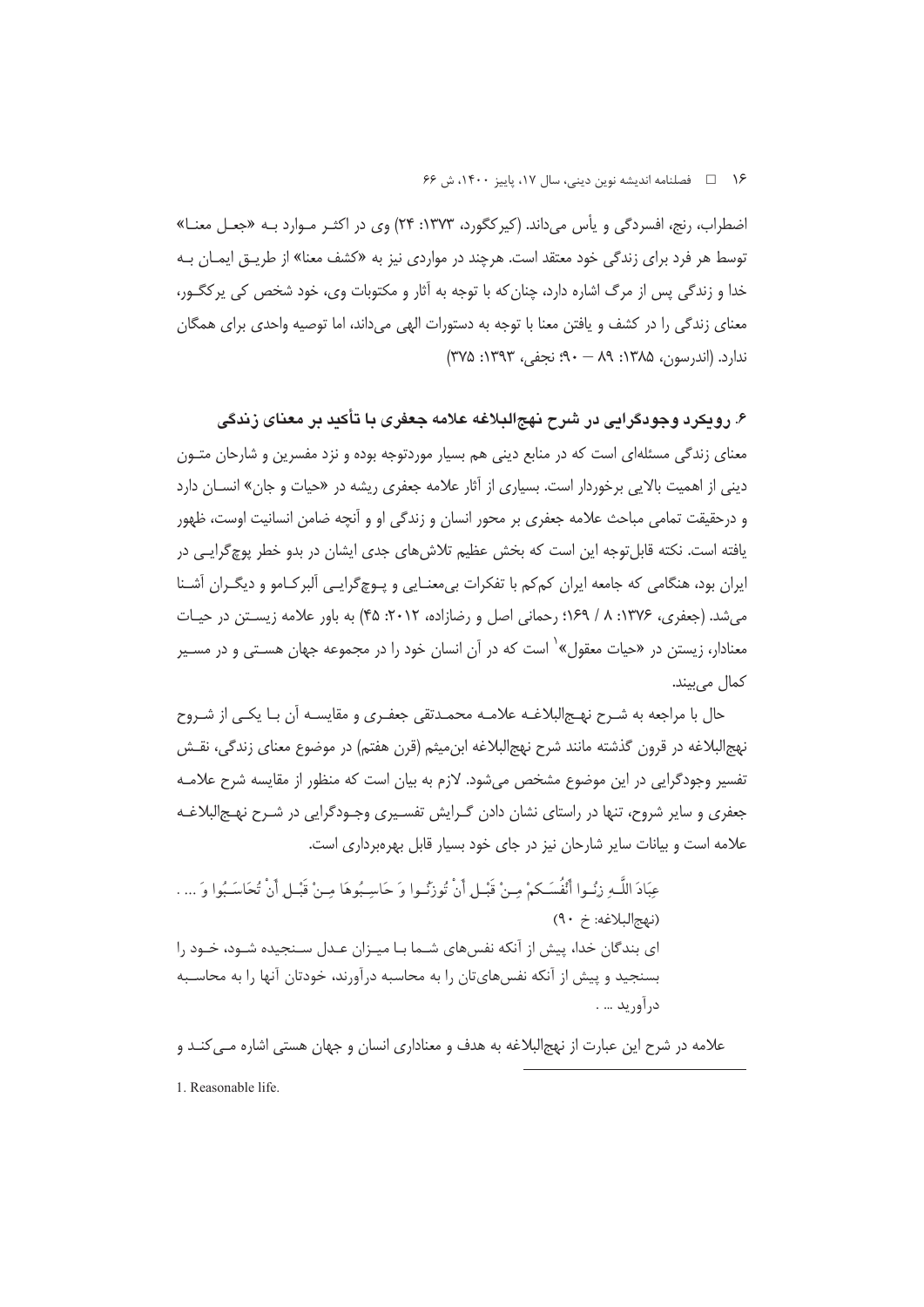دراین راستا، چهار احتمال را برای معناداری انسان و جهان مطرح می کند. احتمال اول: انســان معنــادار در جهاني معنادار؛ احتمال دوم: انسان بي معنا در جهاني بي معنــا؛ احتمــال ســوم: انســان معنــادار در جهــاني بی معنا؛ احتمال چهارم: انسان بی معنا در جهانی معنادار. سپس با بطــلان و رد ســه احتمــال، احتمــال اول یعنی انسان معنادار در جهان معنادار را به اثبات می رساند.

تلاش و کوشش های اندیشمندان و متفکران و یافتههای آنها نشان از هدفدار بودن جهان دارد و در صورت بی معنا دانستن جهان، تلاش های انبیا و اولیای الهی در مسیر تکامل انسـان هـا بیهـوده فـرض می شود. اما چون بیهوده نیست پس احتمال دوم باطل است. در صورت درست فرض کردن احتمال سـوم یعنی انسان معنادار در جهان بی معنا، تناقضی آشکار به وجود می آید. زیرا انسان یکی از اجزای این جهان هستی است و در صورت بی معنا بودن جهان، انسان نمی توانـد معنـادار باشـد. ازآنجاکـه جهـان معنـادار، جهانی بر مبنای قوانین جامع است و انسان نیز جزئی از جهان است، بـدیهی اسـت انسـانی کـه در ایـن جهان به تکامل می رسد، معنادار باشد و بدین گونه احتمال چهارم را نیز رد مـی کنـد. بنـابراین انســان بــا داشتن معناي والا در جهاني كه داراي معنى است، زندگي مي كند. پس اين عبارت امام علي الله:

پیش از آنکه مورد موازنه و محاسبه قرار بگیرید، خود را مـورد موازنـه و محاسـبه قـرار ىدھىد.

قطعیترین جملهای است که درباره انسان میفرماید. زیرا پذیرش اینکه انسـان موجـودی معنـادار در جهانی معنادار است، این پذیرش را هم در پی دارد که این موجود قطعاً تحتموازنه و محاسبه دقیق قــرار خواهد گرفت. (جعفری، ۱۳۷۶: ۱۵ / ۱۲۷ \_ ۱۱۹)

در تفسیر همین عبارت از نهج|لبلاغه در شروح گذشته حتـی اشـارهای بـه موضـوع معنـای حیـات و معناداری انسان و هستی نشده است. بهعنوان نمونه ابن میثم (ابن میشم، ۱۹۸۳: ۲ / ۳۲۰ ــ ۳۱۸) پـس از اشـاره به مقصود از وزن کردن نفوس و تأثیر اعمال انسان در دوری و نزدیکـی بـه خـدا، بـه بحـث عرفـانی و مقاماتی که عرفا برای پیمودن طریق حق و مواظبت بر اعمال نفسانی قائلاند، ٰ پرداخته است.

.<br>أَلَا إِنَّ الدُّنْيَا ... انْتُلِيَ النَّاسُ بِهَا فتْنَه فَعَا أَخَذُوهُ مِنْهَا لَهَا أُخْرِجُوا مِنْهُ وَ جُوسِبُوا عَلَيْـهِ وَ مَبا أَخَذُوهُ مِنْهَا لِغَيْرِهَا قَدِمُوا عَلَيْهِ وَأَقَامُوا فِيهِ فَإِنَّهَا عِنْدَ ذَوِى الْعُقُولِ كفَىْ ء الظِّلِّ بَيْنَا تَرَاهُ سَابِغاً حَتَّى قَلَصَ وَ زَائِداً حَتَّى نَقَص ... . (نهج|لبلاغه: خ ۶۳)

١. مقام اول را «مشارطه» مقام دوم را «مراقبه» مقام سوّم را «محاسبه» مقام چهارم را «معاتبه» و مقام پنجم را «مجاهده و معاقبه» می نامند.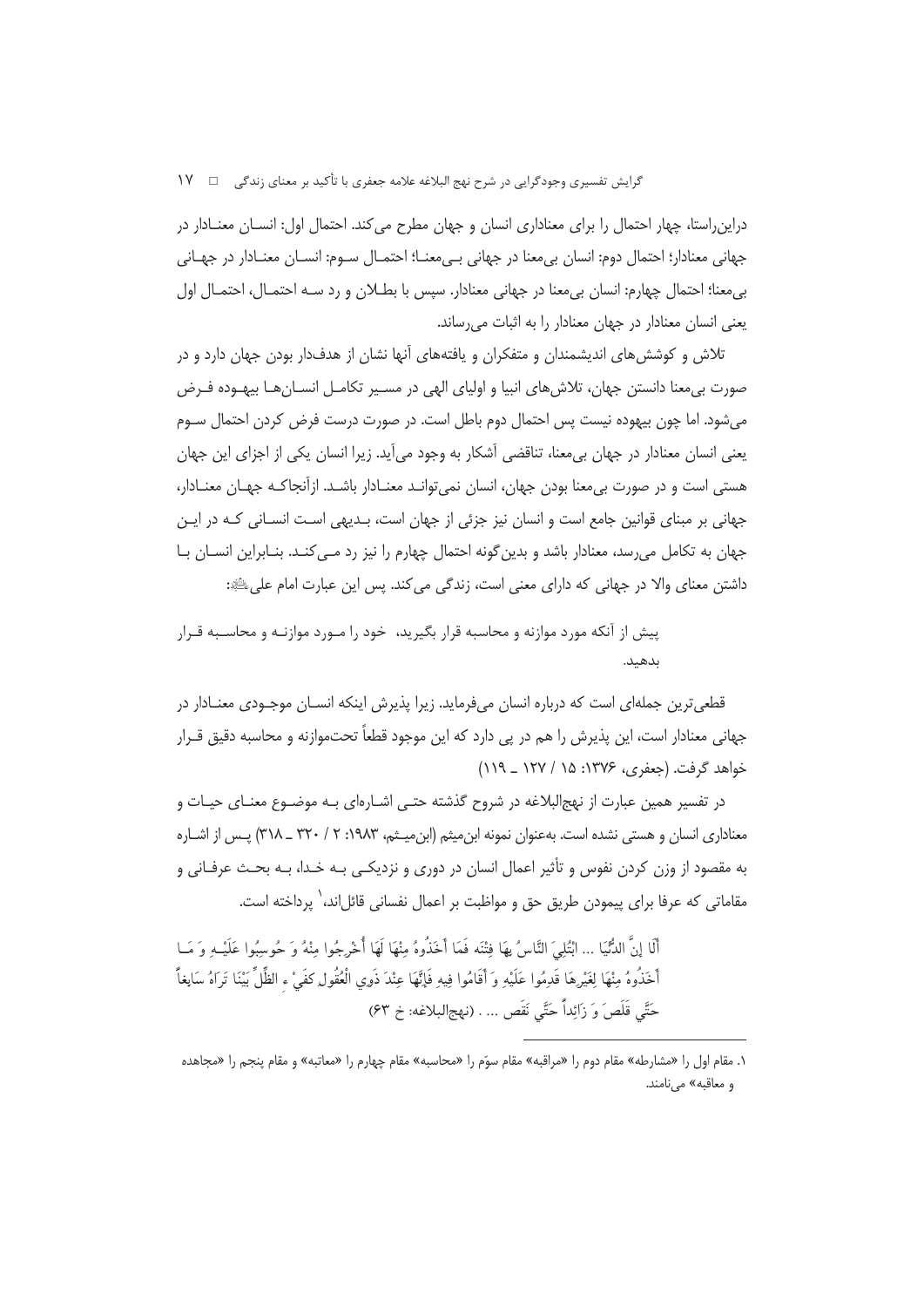١٨ هطلنامه انديشه نوين ديني، سال ١٧، پاييز ١۴٠٠، ش ۶۶

مردم در این دنیا در فتنه آزمایش ً میشوند و آنچه را کـه از ایـن دنیـا بـرای ایـن دنیـا گرفتهاند، از دستشان گرفته خواهد شد و در پایان کار درباره هرچه گرفتهانـد، محاسـبه خواهند گشت و آنچه ٫ا که از این دنیا برای غیر این دنیا (آخرت) گرفتهاند، رو بهسـوی آن رفته و در آن اندوخته خود اقامت خواهند نمود.

علامه جعفری در تفسیر این عبارت، به بیان اقسام شش گانه زندگانی بهعنوان مقدمهای برای مطـرح کردن هدف زندگی میپردازد:

۱. زندگی ناآگاه و بدون استقلال شخصیت و آزادی و اختیار که معنایی بـرای ایـن نـوع زندگے شست؛ ۲. زندگی دنیوی برای دنیای محض که امامﷺ در عبارت «فَمَا أَخَذُوهُ مِنْهَا لَهَا أُخْرِجُـوا مِنْهُ وَ حُوسِبُوا عَلَيْهِ» به اين نوع زندگي اشاره دارد؛ ۳. زندگی معنوی برای بعد لطیف روح یا برای آخرت محض. ۴. زندگی دو عنصری دنیوی و اخروی که هریک بهگونه مستقل هـدف محسـوب شـود. این قسم زندگی، وحدت حیات و نیز وحدت هدف آن را مختل می سازد، زیرا هـیچ یـک از آن دو نمی تواند اشباع کننده موضوع خودش بوده باشد؛ ۵. زندگی معنوینما برای زندگی دنیوی محض؛ ۶. زندگی دنیوی در مسیر حیات اخروی که «حیات معقول» نامیده میشود.

ایشان ویژگی های هدف نهایی زندگی را از دیدگاه اسلام، عدماحساس خلاً در زنـدگانی، ارتبـاط معقـول و مستدام در همه لحظات زندگی با کمال برین، احترام به ذات خویش و احترام بـه ذات انســان هــا کــه از نتــایج ارتباط معقول و آگاهانه با کمال برین است، احساس و پذیرش اینکه هر امتیازی که نصـیب یـک انســان شــده است، از علم گرفته تا قدرت در اشکال متنوعش از خزائن رحمت و لطف الهی بر کره زمین سرازیر شده اسـت، تنظیم منطقی ارتباط وسیلهها و هدفها و ارزیابی صحیح آنها و عشق شدید به کار و فعالیت در میـدان زنــدگی برم شمارد. (جعفری، ۱۳۷۶: ۱۰ / ۳۲۶ \_ ۲۷۹) علاوه بر آن از مختصات زندگی معنادار در نـزد علامـه مـوارد زیر است: تعهـد بـرین، شـناخت ارزش و اهمیـت زنـدگی، بهـرهمنـدی از اَگـاهی و سـعادت، جـدی گـرفتن جهان هستی، دستیابی به آزادی، رها ساختن انسان از بندهای محدودیتزا. (همو، ۲۰۰۶: ۱۲۱ \_ ۱۱۵)

ابن میثم و سایر شارحان دوران قبل همانند برخی شروح دوره معاصر (مکارم شیرازی، ۲۰۰۱: ۳ / ۲۹؛ طالقانی، ۱۳۷۴: ۵۹۳) که رویکرد وجودی در تفسیر نهجالبلاغه ندارند، بی آنکه به معنای زنـدگی بیـردازد، غرض از بیان این خطبه ۱٫ برحذر داشتن مردم از فریفته شدن به دنیـا و آگـاه سـاختن آنــان بــر وجــوب اطاعت و امتثال اوامر و فرمان های خداوندی دانسته است. (این میثم، ۱۹۸۳: ۲ / ۱۵۸)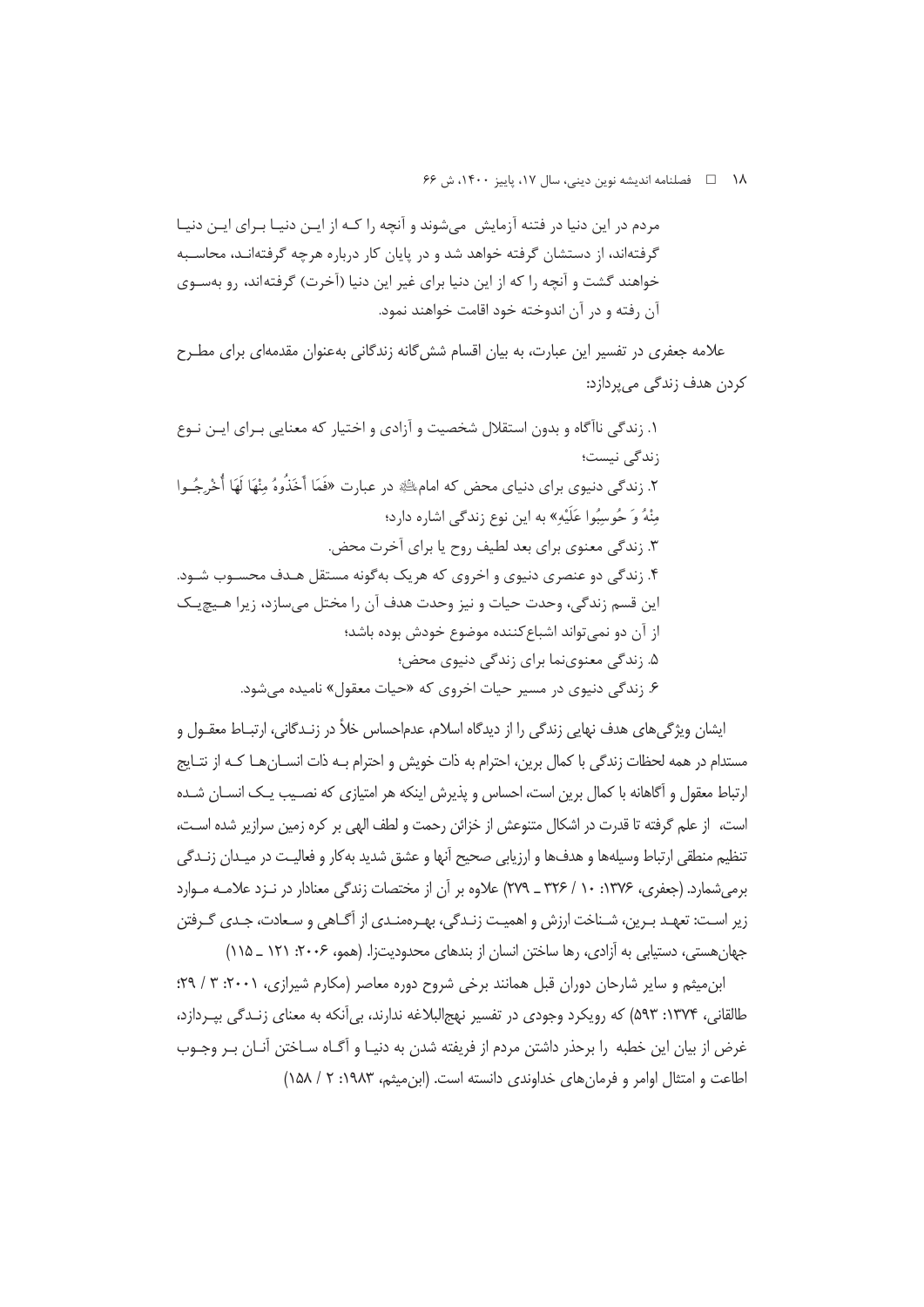گرایش تفسیری وجودگرایی در شرح نهج البلاغه علامه جعفری با تأکید بر معنای زندگی □ ۱۹ وَ كونُوا قَوْماً صِبحَ بِهِمْ فَانْتَبَهُوا وَ عَلِمُوا أَنَّ الدُّنَّيَا لَنْسَتْ لَهُمْ بِدَارٍ فَاسْتَبْدِكُوا فَإِنَّ اللَّهَ سُبْحَانَهُ لَمْ يَخْلُقْكمْ عَبَثاً وَ لَمْ يَتْرَككمْ سُدًى ... . (نهج|لبلاغه: خ ۶۴) همچون گروهی باشید که بـر آنـان بانـگ زده شـده و از خـواب غفلـت بیـدار گشـته و دانستند جهان فانی اقامتگاه آنان نیست پس آن را به بهشت جــاودانی، تبــدیل کردنــد. (مردم آگاه باشید) خداوند سبحان شما را بیهوده نیافریده، و مهمل نخواهد گذاشت.

علامه جعفری با توجه به این عبـارت احسـاس بیهـودگی و پـوچی در ایـن زنـدگانی را یـا ناشـی از اختلالات روانی می داند و یا ناتوانی از درک حقایقی که در مقابل دیدگان انسانی گسترده است.

یک روان معتدل که دارای قدرت مدیریت حواس و نیروها و فعالیتهای مغـزی اسـت، همـه شـئون عالم هستی را با نظم و قانونی که دارند، نمی تواند پوچ و بیهوده تلقی کند. حلقههای زنجیری واقعیتها و قوانین به گونهای پشت سرهم و کنار همدیگر در حرکت و جریانند که حکم به بیهودگی یکی از آنها مانند حکم به نفی و انکار همه واقعیتهای هستی خواهد بود. (جعفری، ۱۳۷۶: ۱۱ / ۱۲)

وی عامل بیهدفی برخی اشخاص در زندگی را بـه دو نـوع عمـده تقسـیم مـی کنـد: ۱. احساسـات زودگذری که ناشی از نرسیدن به آرمانهای مشخص است کـه غالبـاً در اشخاصـی کـه زنـدگی خـود را وابسته به آرمانها و آرزوها کردهاند، بهوجود می آید، (همان) به گفته علامه این گونه اشخاص نـه معنــای زندگی را میدانند و نه جهان هستی را شناختهاند. بلکه ملاک هدفدار بـودن و بیهـوده بـودن حیـات و جهان هستی را خواستهها و آرمانها و دانستههای محدود و نسـبی و زودگـذر خـود قـرار دادهانـد. ۲. آن حالت روانی است که از بافتن مقداری خیالات و پندارهای کلی که صورت قضایا دارد، به وجود می آیـد و تعميم بيهودگي و پوچي را در باره زندگي همه انسانها نتيجه مي گيرد. (همان)

کسي که ادعای بي هدفي و يوچي در اين دنيا مي نمايد، اين قضيه را به طور کلي و به عنـوان يـک واقعيـت صحیح مطرح می کند: «جهان هستی و من که انسان نامیده میشوم یک موجود پـوچ و بیهـوده مـی،ِاشـند». عناصر اصلي و عوامل ابراز چنين ادعائي «جهان هستي و من» است كه ديگر انسانها واقعيت و قــانوني بـودن آنها را پذیرفتهاند و خود او نیز مدتی از زندگانیش آن را پذیرفته بود، مدعی پـوچی بـا مشــاهده و پـذیرش ایـن واقعيات، ادعا مي كند كه جهان هستي يوچ است و من هم كه جزئي از ايـن جهـان هســتي مــ راشــم، يــوچ و بیهوده هستم، این ادعا دارای تناقض است، یعنی در آن حال که واقعیتها را می پذیرد، در همـان حـال همـان واقعیتها را منکر میشود زیرا این فرد با درک جهان هستی و من چنین حکمی را صادر مینماید.

در صورت برخورداری از فهم و شعور به همراه این درک از هردو موضوع «جهان هستی و من» بایـد می گفت: من نمیدانم هدف و فلسفه این کارگاه بزرگ چیست و هدف نهایی زندگی من کدام است و اگر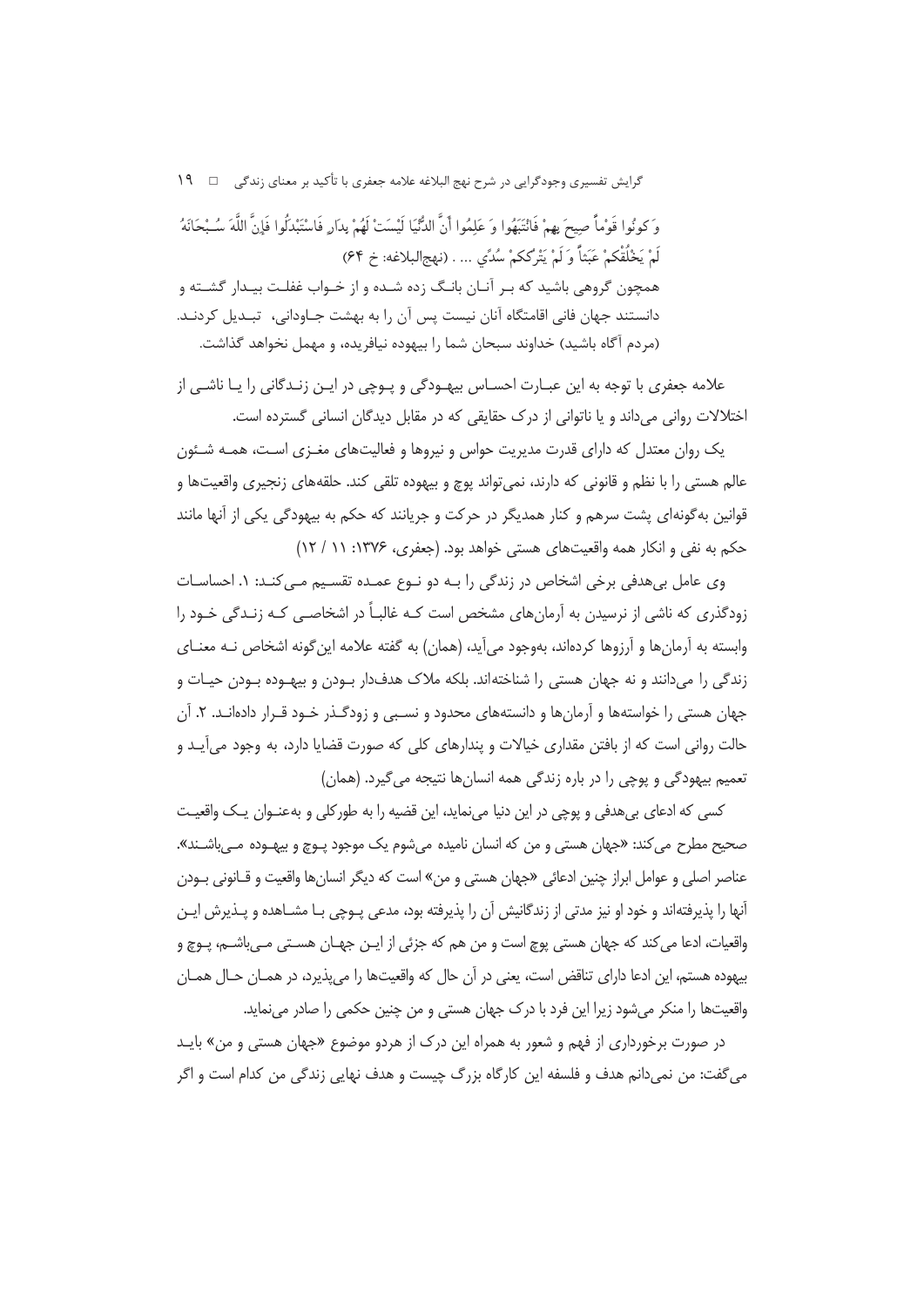به اضافه داشتن فهم و شعور از عقل و خرد هم بهرهمند بوده باشد، از مشاهده عینی نظم و قانون کـه در مجموع جهان هستی و حیات انسان ها حکمفرماست، این نتیجه را می گیرد که حقیقت یا حقایقی وابسته به یک حقیقت وجود دارد که جهان هستی و حیات ما انسان ها را مورد محاسبه قرار خواهد داد. (جعفری، ۱۳۷۶: ۱۱ / ۱۴) با توجه به تقسیماتی که علامه در شرح این عبارت از عامل پوچی و بی معنایی زنـدگی داشت به بهرهمندی تفسیر ایشان از گرایش وجودگرایانه در این عبارتها پی میبریم. طبق تفاسیر دیگـر این بیان که خداوند شما را بیهوده نیافریده. وجوب عمل برای آخرت را ثابت می کند، زیرا انسان ها بـرای جایگاهی فراتر از دنیا خلق شدهاند. (ابن میثم، ۱۹۸۳: ۲ / ۳۵۲) ملاحظه می کنیم که در این تفسیر اشـاره مستقیمی به معنای زندگی و یا سایر مولفههای گرایش وجودگرایی نشده است.

وَ عَمَّرَ فِيكِمْ نَبِيَّهُ أَرْمَاناً حَتَّى أَكْمَلَ لَهُ وَ لَكِمْ فِيمَا أَنْزَلَ مِنْ كِتَابِهِ دينَهُ الّذي رَضِـيَ لِنَفْسِـهِ وَ أَنْهَى إِلَيْكُمْ عَلَى لِسَانِهِ مَحَابَّهُ مِنَ الْأَعْمَالِ وَ مَكارِهَهُ وَ نَوَاهِيَهُ وَ أَوَامِرَهُ وَ أَلْقَى إِلَيْكُمُ الْمَعْـٰذِرَه وَ اتَّخَذَ عَلَيْكمُ الْحُجَّه وَ قَدَّمَ إِلَيْكمْ بِالْوَعِيدِوَ أَنْذَرَكمْ بَيْنَ يَدَىٰ عَذابِ شَدِيد (نهجالبلاغه: خ ٨۶) پیامبرش را مدّتی در میان شما قرار داد تا برای او و شما، دیــن را بــه اکمــال رســاند، و آنچه در قرآن نازل شد و مایه رضای الهـی اسـت تحقّـق بخشـد. و بـا زبـان پیـامبرش، کارهای خوشایند و ناخوشایند، بایدونبایدها را ابلاغ کرد، و اوامر و نواهی را آمـوزش داد، و راه عذر را بر شما بست و حجّت را تمام کرد. پیش از کیفر، شـما را تهدیـد کـرد، و از عذابهای سختی که در پیش وی دارید، ترساند.

علامه جعفري در شرح اين عبارت با اشاره به دو آيه (مائده / ٣: سبأ / ۴۶) به اين نتيجه مي رسد کـه با تفکر هرچه بیشتر و دقیقتر درباره جهان و انسانی که در آن زندگی میکند، معنای زندگی و عظمت و اهمیت آهنگی که در جهان هستی نواخته می شود بهتر و روشن تر فهمیده شده و درک می شود کـه کـار بسیار بزرگی در این جهان صورت می گیرد که همهچیز در خود آن نیست، بلکه وضع بسیار با اهمّیّتـی را نشان میدهد که در پشت سر آن است، بنابراین هم نیل به سعادت و فوز و فلاحی که از این کار بـزرگ نصيب انسان خواهد شد، خيلي با عظمت است و هم شكست و سقوط وي. شكست و سـقوطي كـه انسـان دارای استعدادها و امکانات و حجّت هایی که برای او عرضه شده است همان «عذاب شدید» و «عذاب الیم» است که در قرآن آمده و در این عبارت از خطبه امام ﷺ اقتباس شـده اسـت (جعفـري، ۱۳۷۶: ۱۳ / ۲۸۲) و درک عظمت هردوی اینها هم فوز و فلاح و هم عذاب الیم و شدید به زندگی امروزه انسان معنا میدهد.

رَحِمَ اللَّهُ إِمْرَأَ تَفَكَّرَ فَاعْتَبَرَ وَ اعْتَبَرَ فَأَبْصَرِ ... . (نِهِجِ لِبِلاغِهِ: بِي تا خطبه / ١٠٣) خدا بیامرزد کسی را که بهدرستی فکر کند، پند گیرد، آگاهی پابد و بینا شود.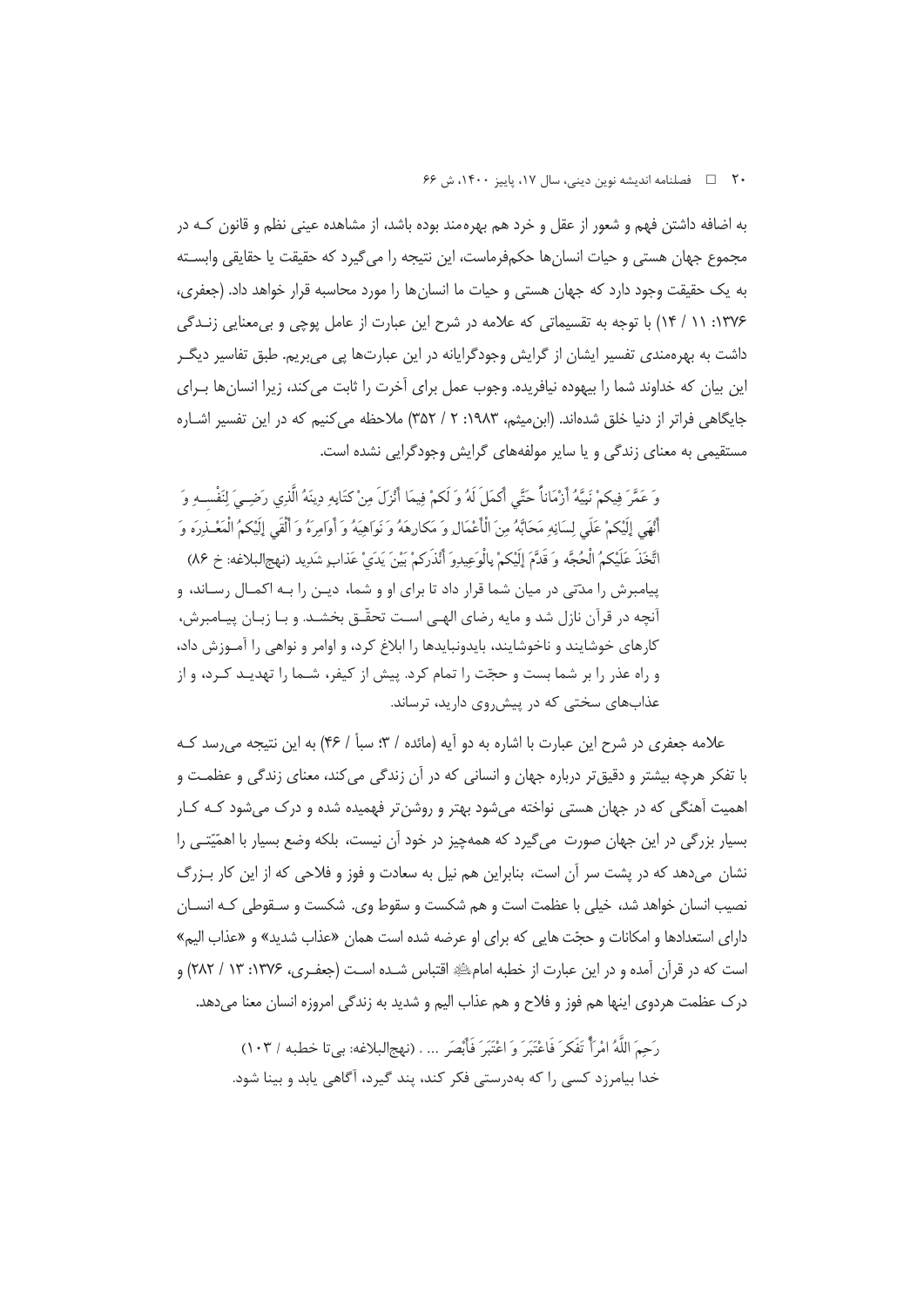گرایش تفسیری وجودگرایی در شرح نهج البلاغه علامه جعفری با تأکید بر معنای زندگی □ ۲۱

علامه معتقد است این سخن که زندگی چه بااندیشه و چه بی|ندیشـه در حـال گـذر اسـت، مسـتلزم بي قانوني زندگي انسان است و زندگي بي قانون نيازمند آموختن بهوسيله تجربه و عبرت نخواهد بود و نيز زندگی بدون قانون نیازی به بینایی ندارد. علامه می گوید:

گوینده چنین سخنی چتما مدتها پیش از آنکه آن را به زبیان سپاورد، زنیدگی را وداع نموده است و باری از حرکتهای کورانه و احساسهای بی علّت و نتیجه را بهنام زنـدگے ، به دوش میکشد، زیرا معنای زندگی بیعبرت، یعنی حرکت و احساس تسلیم به عوامل قوی تر بدون اینکه آگـاهی و بینـایی و ارادهای از خـود داشـته باشـد. اگـر یـک لحظـه هشیاری و اندیشه برای این گونه اشخاص روی دهد، و بتوانند هویّتی از زندگی، اگر چه دورنمایی از آن را برای خود مطرح کنند، از زندگی که دارند شـرمنده خواهنـد گشـت.  $(14) 11.11996$  (حعفري)

این بدین،معناست که انسانی که در زندگی اندیشه نمی کند از آن عبرتی نخواهد گرفت و کســی هــم که از زندگی عبرت نگیرد بینا و آگاه نخواهد شد. ازاینرو، زندگی بیآگاهی و بدون بینایی هدف و معنایی نخواهد داشت. بنابراین علامه در تفسیر این عبارت نهجالبلاغه دو عامل جهت معناداری زندگی انسان را از دیدگاه امام علی ﷺ، عبرت مستلزم اندیشه و بینایی مستلزم عبرت می داند.

این مثال نیز نمونه دیگری است که نشان دهنده گرایش وجودگرایی در تفسیر علامه جعفـری اسـت. مراجعه به تفسیر همین عبارت از شرح نهجالبلاغه این میثم، درستی این ادعـا را بیشــتر اثبــات مــی کنــد. ابن میثم نیز در شرح این عبارت به نکاتی اشاره می کند که نشان می دهد نـوع تفسـیر ایشــان متفـاوت از رویکرد علامه و گرایش وجودگرایی است. به اعتقاد وی منظور امامﷺ از دعـاکردن بـرای کسـانی کـه می|ندیشند و از اندیشه خود سود برده بهوسیله آن عبرت میگیرند، این است که ذهن را به آنچـه حـقّ و سزاوار می باشد، منتقل میسازند که همان وجوب ترک دنیا و کار و کوشش برای آخرت است. این توجّـه و انتقال ذهن موجب ادراک حقّ و مشاهده با چشم باطن برای وی است. (ابن میثم، ۱۹۸۳: ۳ / ۱۷)

فَوَاللَّهِ لَوْ حَنَنْتُمْ حَنِينَ الْوُلَّهِ الْعِجَالِ وَ دَعَوْتُمْ بِهَدِيلٍ الْحَمَامِ وَ جَأَرْتُمْ جُؤَارَ مُتَبَتِّلِي الرُّهْبَـانِ وَ خَرَجْتُمْ إِلَى اللَّهِ مِنَ الْأَمْوَالِ وَ الْأَوْلَادِ الْتِمَاسَ الْقُرْبَه إِلَيْهِ فِي ارْتِفَاعِ دَرَجَـه عِنْـدَةُ أَوْ غُفْـرَانِ سَيِّئَه أَحْصَنَّهَا كَتُبُهُ وَ حَفظَتْهَا رُسُلُهُ لَكانَ قَليلًا فيمَا أَرْجُو لَكمْ منْ ثَوَابِه وَ أَخَافُ عَلَيْكمْ مِنْ عِقَابِهِ وَ تَاللَّهِ لَو انْمَاثَتْ قُلُوبُكمُ انْمِيَاثاً وَ سَالَتْ عُيُونُكمْ مِنْ رَغْبَهِ إِلَيْهِ أَوْ رَهْبَه مِنْهُ دَمــاً ثُـمَّ عُمِّرْتُمْ فِي الدُّنْيَا مَا الدُّنْيَا بَاقِيَه مَا جَزَتْ أَعْمَالُكمْ عَنْكمْ وَ لَوْ لَمْ تُبْقُوا شَيْئاً مِنْ جُهْدِكمْ أَنْعُمَهُ عَلَيْكِمُ الْعِظَامَ وَ هُدَاهُ إِيَّاكِمْ لِلْإِيَانِ. (نهج|البلاغه: خ ۵۲)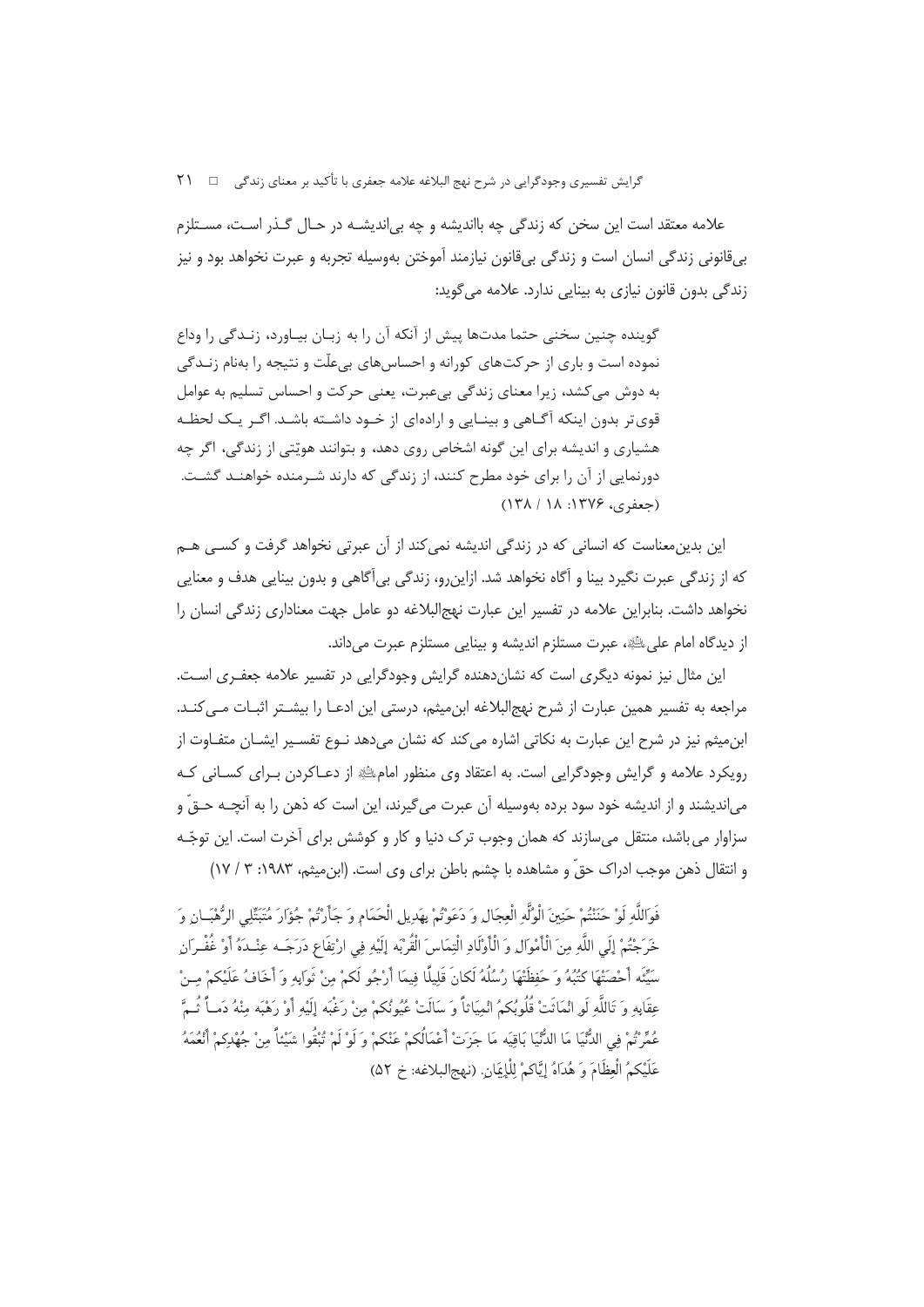٢٢ = فصلنامه انديشه نوين ديني، سال ١٧، پاييز ١۴٠٠، ش ۶۶

به خدا سوگند اگر ماننـد شـتران بچـه گــم کـرده نالـه سـر دهيـد و چونـان کبـوتران نوحهسرایی کنید و مانند راهبان زاری نمایید و برای نزدیک شدن به حق و دسترسی به درجات معنوی و آمرزش گناهانی که ثبت شده و مـأموران حـق آن را نگـه مـی۱دارنـد، دست از اموال و فرزندان بکشید، سزاوار است. زیرا برابر پاداشی که برایتان انتظار دارم و عذابی که از آن بر شما میترسم اندک است. به خدا سوگند، اگر دلهای شـما از تـرس آب شود و از چشمهایتان با شدّت شوق به خدا یا ترس از او خون جاری گردد و اگر تـا پایان دنیا زنده باشید و تاآنجاکه میتوانید در اطاعت از فرمـان حـق بکوشـید در برابـر نعمتهای بزرگ پروردگار بهخصوص نعمت ایمان، ناچیز است.

اين خطبه امام على ﷺ و ساير سخنان ايشان در نهجالبلاغه نشان مي دهد كه با توجه به كلام امــامِﷺ بهطور کلی، میتواند دونوع نگاه به زندگی داشت. نگــاه اول: نگــاه ســطحی و محــدودی اسـت کــه برخــی انسانها به زندگی دارند که در نگاه این گونه افراد زندگی، جز یک پدیده مادی نیست؛ امـا نگـاه دوم نگـاه کسانی است که از افقی بالاتر به زندگی مینگرند و نگاهی عمیقتر دارند و این گونه افراد زندگی را فرصتی برای رسیدن به اوج کمال و سعادت معنوی انسانی میدانند. با مراجعــه بــه کــلام امــام علــیﷺ مــیتـوان دریافت که افرادی که مجذوب چهره مادی زندگی شدهاند خبری از حقیقت و معنای زندگی انسانی ندارند.

علامه جعفري در شرح اين خطبه از نهج|لبلاغه اشاره به اهميت فهم معنــاي زنــدگي و تــأثير آن در حیات افراد دارد. میفرماید که نگاه سطحی برخی افراد سادهلوح به زندگی و عدمدرک حقیقت آن سـبب میشود که آنها نتوانند کلام امام علیﷺ را هضم کنند و به عمق آن پـی ببرنـد و معتقـد اسـت بایـد از این گونه افراد پرسید که شما درباره زندگی و حیات انسانی چه فکـر مـی کنیـد؟ اگـر زنـدگی را پدیـدهای تصادفی و مانند کفی ناپایدار بر روی آب می دانید که نیامده از بین می رود، راه را اشـتباه رفتـه و بـا ایـن تفکرات عامیانه از اندیشیدن درباره حقیقت و معنای زندگی ناتوان شدهاید. اما نوع دیگری از تفکر دربـاره حقیقت زندگی هم وجود دارد که اگر دست از نگاه سطحی و براساس تلقینات بـی|سـاس دربـاره زنـدگی بردارید، مطمئنا به سود شما خواهد بود. (جعفری، ۱۳۷۶: ۱۰ / ۱۴۶) سپس علامه به قضایایی که با نگاه عمیقتر به زندگی و لایههای درونی آن بهدست میآید اشاره میکند. برخی از این قضایا عبارتند از:

١. حيات انساني با يک موج انديشه مي تواند جامعه را دگر گون سازد؛ ۲. حیات انسانی به قدری می تواند از لطافت و ظرافت عـالی برخــوردار باشــد کــه همــه انسانها را جزئی از خود بداند؛ ۳. حیات انسانی به قدری به خشونت می گراید که خود را بـا قیافـه خصـومت رویـاروی عالم هستی میبیند؛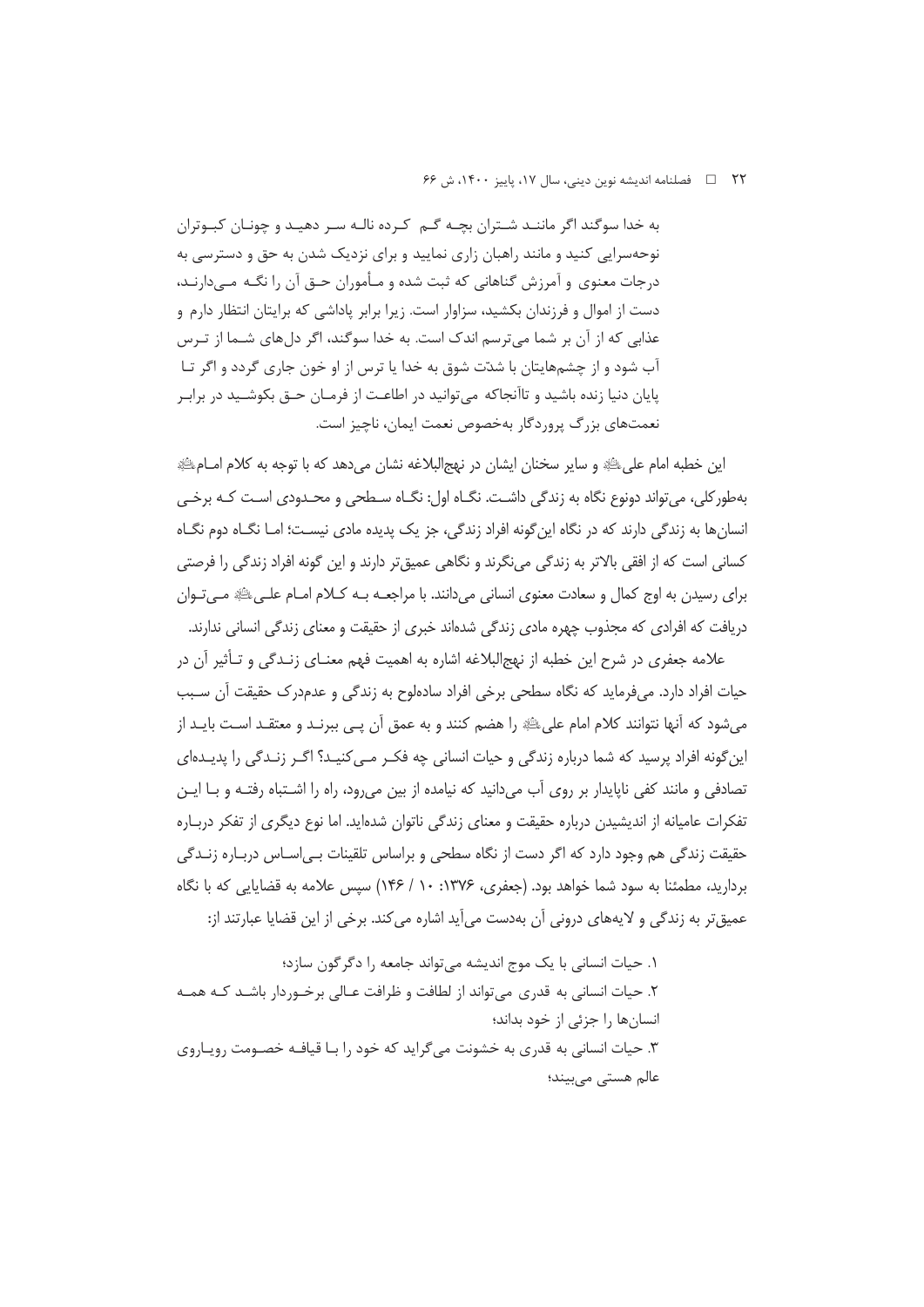گرایش تفسیری وجودگرایی در شرح نهج البلاغه علامه جعفری با تأکید بر معنای زندگی □ ۲۳

۴. حیات انسانی وقتی که در ظلمات جهل فرو رفت، همه جهان را تاریک می بیند؛ ۵. حيات انساني وقتي كه با نور معرفت منور گشت، جهان را پر از فروغ الهي مي بيند؛ ۶. حیات انسانی اگر معنای محبت را درک کرد و آن را در جان خــود بــهعنــوان عنصـر فعال در آورد، به همه جانداران محبت می ورزد؛ ۷. اگر حیات انسانی بغض و عداوت را در جان خود به عنوان عنصر فعال در آورد، گـوئی آن جلاد خونآشام است که نابود کردن همه جانداران را وظیفه حتمی خود می داند؛ ۸. حیات انسانی اگر استقلال پیدا کرد، جهـانهسـتی را در گوشـهای از مغـز خـود در می یابد، بدون اینکه احساس سنگینی نماید؛ ۹. حيات انساني تا آنجا پيش مي<sub>، و</sub>د كه «به جز خدا ,ا نبيند»؛ ١٠. حيات انساني تا آنجا به عقب برمي گردد كه در اين جهان سترگ «بـه جـز از خـود چيز ديگري <sub>د</sub>ا نمي بيند» حتـي خـود را تـا حـد خـدايي بـراي خويشـتن در مـيآورد.  $(18\lambda / 1 \cdot 199\% \cup c \neq 0)$ 

نکتهای که از شرح علامه جعفری ذکر شد دلالت دارد که علامه در شرح خـود رویکـرد وجـودگرایی داشته است که این امر در سایر شروح نهج|لبلاغه در قرنهای قبل مانند شرح ابن میثم چندان بـه چشـم نمی خورد، چنان که ابن میثم این عبارات امام علیﷺ را سخن در شناخت این حقیقت میداند که خداونـد، برای بندگان شایسته خود یاداش بزرگی فراتر از تصـور آنهـا فـراهم کـرده و بـرای سـتمکاران، کیفـری دردناک بیش از آنکه در اندیشه بشر در این دنیا بگنجد فراهم کرده و معتقد است ادراک افراد در شناخت حقايق متفاوت است، امّا هيچ كدام قابليت درك ثواب مخلصـين و كيفـر منحـرفين را ندارنـد (ابـن،ميـثم: ١٩٨٣: ٢ / ١۴١) و اشاره به بحث حيات و معناي زندگي ندارد.

# نتىجە

دیدگاههای علامه جعفری دارای لایههای معنایی ظاهر و مخفی است و یـک بعـد از آن، در ایـن مقالـه آشکار شده است. پس از تعریف گرایش وجودگرایی که در آن مفسر با توجه به مکتب فلسفی وجودگرایی به مؤلفههای خاصی ازجمله انسان و تأکید بر اصالت وجود، آزادی و اختیار، انتخاب و گزینش، مسـئولیت انسان، مرگ، تنهایی، معنای زندگی و … توجه دارد، شرح نهج|لبلاغه علامه جعفری با پرداختن به مؤلفـه معنای زندگی مورد بررسی قرار گرفت و مشخص شد که منظور از معنای زنـدگی، همـان هـدف زنـدگی است و نیز این نتیجه بهدست آمد که این شرح، یکی ازمهمترین شـروحی اسـت کـه مـیتـوان یکـی از گرایشهای تفسیری آن را، گرایش وجودگرایی دانست. با توجه به ذکر نمونههایی از این شرح در موضوع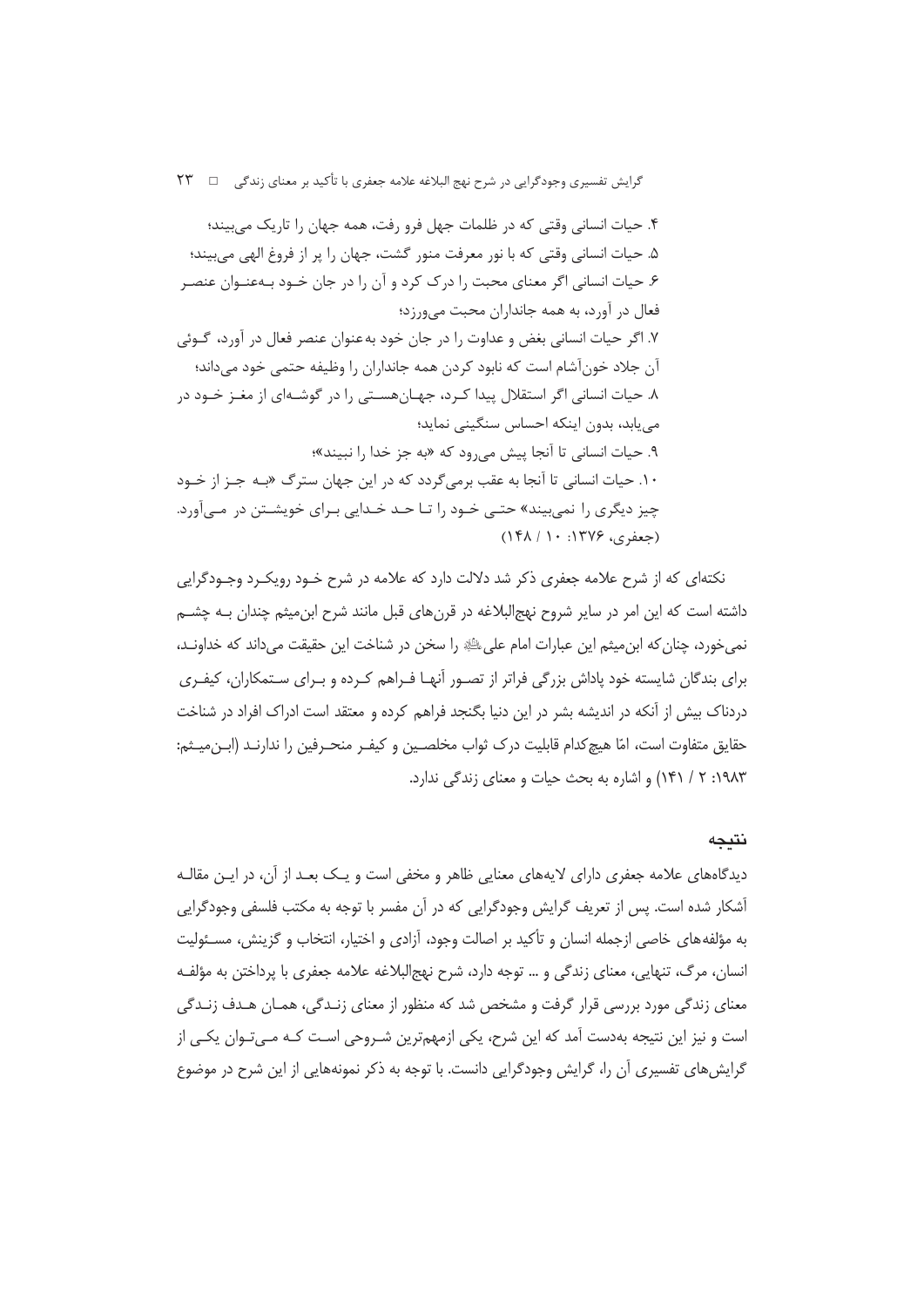٢۴ فصلنامه انديشه نوين ديني، سال ١٧، پاييز ١۴٠٠، ش ۶۶

معنای زندگی و تطبیق آن با برخی شروح دوران متقدم، مشخص شد که شرح علامه در مـوارد متعـددی به شاخصه معنای زندگی کـه از مؤلفـههـای مهـم گـرایش وجـودگرایی اسـت، اشـاره کـرده و سـخنان امام علیﷺ را با نگرش وجودی مورد شرح قرار داده و تأثیر فهم معنای زندگی را در حیـات افـراد بیـان می کند. ایشان معتقد است افرادی که معنا و حقیقت زندگی را درک نمـی کننـد، قـادر بـه درک و هضـم سخنان امام على ﷺ هم نخواهند بود.

## منابع و مآخذ

- ۱. قو آن کو پيږ
- ۲. *نهج البلاغه*، سيد رضي، تصحيح صبحي صالح، قم، دارالهجره.
- ۳. ابن ابي|لحديد، عزالدين ابوحامد، **شرح** *نهج|لبلاغه***،** تصحيح محمد ابوالفضل ابراهيم، قـم، كتابخانـه آية الله مرعشي نجفي.
- ٤. امینی، مریم و دیگران، ١٣٩٩، «تحلیل عوامل شکوفایی تفسیر وجودی در دوره معاصـر»، م*طالعــات* قوآن و حدیث د*انشگاه امام صادق* ﷺ، سال سیزدهم، ش دوم، ص ۱۰۲ ـ ۸۸
- ۵. امینی، مریم، ۲۰۱۹، «تحلیل و نقـد رویکـرد وجـودگرایی در شـرح متـون دینـی (مطالعـه مـوردی: نهجالبلاغه)»، **رس***اله دکت***وی**، دانشگاه مسد.
	- ٦. اندرسون، سوزان لي، ١٣٨٥، فلسفه كبيركگورد، ترجمه خشايار ديهمي، تهران، طرح نو.
		- ۷. بازرگان، مهدی، ۱۳۷۲، «سیراندیشه دینی معاصر»، *کیان*، ش ۱۱، ص ۲\_ ۱۱.
		- ۸ بازرگان، مهدی، ۲۰۰۱، *مقالات اجتماعی فنی*، تهران، شرکت سهامی انتشار، چ اول.
	- ۹. بحراني، ابن ميثم، بن علي، ۱۹۸۳، *شوح نهج البلاغه*، بيجا، دفتر نشر الكتاب. ۱۰. برگمن، گریگوری، ۲۰۰**۱،** *کتاب کوچک فلسفه***،** ترجمه کیوان قبادیان، تهران، نشر اختران، چ سوم.
- ۱۱. پاپکین، ریچارد، استرول آوروم، ۲۰۱۰، *کلیـات فلسـفه*، ترجمـه جـلال الـدین مجتبـوی، موسسـه انتشارات حکمت، چ بیست و هفتم.
- ۱۲. پاکیزه، محمود، ۲۰۱٤، مقاله «معنای زندگی؛ نگاهی به نظریههای اندیشـمندان غربـی و بـازخوانی انديشه والاي امير مومنانﷺ) **7بين حكمت**، سال ششم، ش ١٩، ص ٣٣- ٦٤.
- ۱۳. جعفری، محمدتقی، ۱۳۷۲، ت**وجهه** *و تفسیر نهـج/لبلاغــه***،** ج ۸، ۱۰، ۱۲ و ۱۵، تهـران، دفتـر نشـر فر هنگ اسلامي.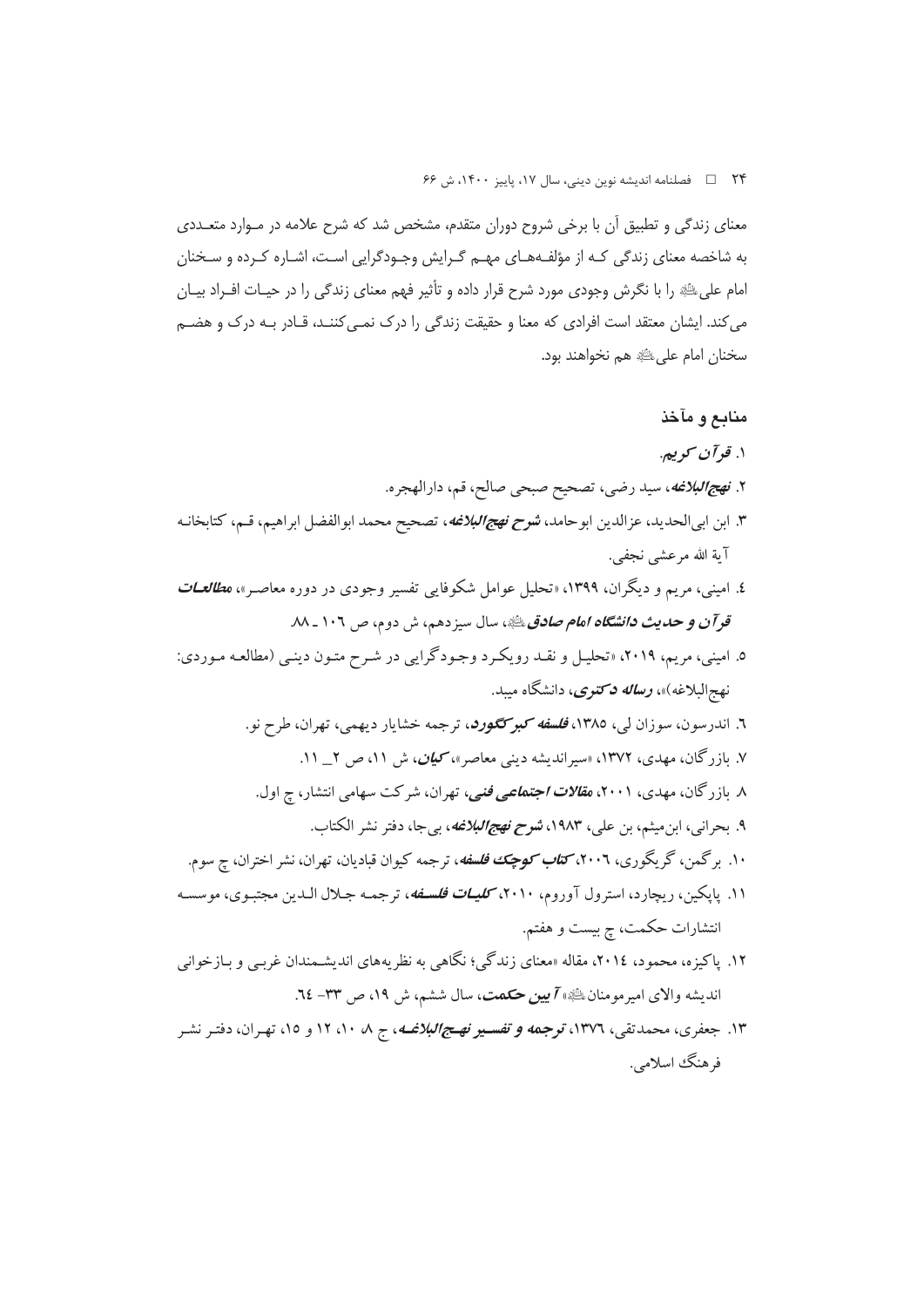گرایش تفسیری وجودگرایی در شرح نهج البلاغه علامه جعفری با تأکید بر معنای زندگی □ ۲۵

- ١٤. جعفري، محمدتقي، ٢٠٠٦، ف*لسفه و هدف زندگي،* تهران، موسسه تدوين و نشر آثار علامه جعفري.
	- ۱۵. جوادي آملي، عبدالله، ۱۳۸۱، ص*ورت و سيرت انسان در قو آن*، قم، اسراء.
- ۱۲. حسینی شاهرودی، مرتضی؛ نجفی، مسلم و دیگران، ۲۰۱٤، مقاله«بررسی رابطه خدا و آفـرینش بـا معنای زندگ<sub>ی</sub> با تأکید بر دیدگاه علامه طباطبای<sub>ی</sub>»، *فصلنامه اندیشه دینی دانشگاه شـیراز*، دوره ۱۶، ش ۳، پیایی ۵۲، ص ۷۲ ـ ٤٩.
- ۱۷. حمیـدیان، حمیـد و دیگـران، ۱۳۹۹، «گفتمـان وجـودگرایی در تفسـیر قـرآن و شـرح روایـات»، رهیافت هایی در علوم قرآن و حدیث دانشگاه فردوسی مشهد، دوره ٥٢، ش ١، ص ٧٢-٤٩.
- ۱۸. رحمانی اصل، محمدرضا، رضازاده، حسن، ۲۰۱۲، «معنـای زنـدگی از ديـدگاه علامـه جعفـری»، بصيرت وتوبيت اسلامي، سال نهم، ش ٢١، ص ٤٣ تا ٦٨.
- ۱۹. زارع زردینبی، احمـد، حمیـدیان، حمیـد، علـوی، فخرالسـادات، امینـی، مـریم، ۲۰۱۹، مقالـه «نسبت گرایش تفسیری وجودگرایانه با سایر گرایش های تفسیری»، م*طالعـات قوآنـبی و ف*وهنـــــــــ اسلامی، سال سوم، ش اول، ص ۲۳ ـ ۱.
- ۲۰. زندی، مهین و سید محمود موسوی، ۱۳۹۶، «رویکر د وجودینگر آیات و روایات در رابطه مه گ اندیشی و سلامت روان»، **ع***لوم حدیث***،** سال ۲۲، ش ۲، ص ۷۷ ـ ۵۱.
	- ۲۱. صفایی حائری، علی، ۲۰۰٦، *روش برداشت از قوآن*، قم، لیله القدر.
	- ۲۲. طالقانی، محمود، ۱۹۹٥، *یو توپے از نهجالبلاغه*، تهران، شرکت سهامی انتشار.
	- ۲۳. طاهر زاده، اصغر، ۲۰۱۲، *سلوک ذیل شخصیت امام خ*مین*ی،* اصفهان، لب المیزان.
- ۲٤. علی زمانی، امیرعباس، ۲۰۰۷، مقاله «معنـای معنـای زنـدگی»، *قامـه حکمــت*، سـال پـنجم، ش ۱،  $\mathcal{M}$  -  $\mathcal{V}$  -  $\mathcal{M}$ .
	- ۲۵. عنایت، حمید، ۱۳۹۱، *سیری در اندیشه سیاسی عرب*، تهران، امیر کبیر، چ دوازدهم.
- ۲٦. قربانی، قدرتالله، ۲۰۱۷، مقاله «کانت و جعل معنای زندگی در دوره مدرن»، *نقد و نظر، فلسـفه و الهيات*، سال بيست و دوم، ش سوم، ص ٢٩.
- ۲۷. کبرکگورد، سورن، ۱۳۷۳، ترس و لرز، ترجمه سید محسن فاطمی، تهـران، حـوزه هنـری سـازمان تىلىغات اسلامى.
- ۲۸. محمد الدغامین، خلیل زیاد، ۲۰۰۱، «نو اندیشی در نگره قر آنی سید جمیال»، علی خیاط، م*جل*ه الشويعي و *الدراسات الاسلامي*، دانشگاه كويت، ش ٤٧، ص ١٦٥ تا ١٧٥.